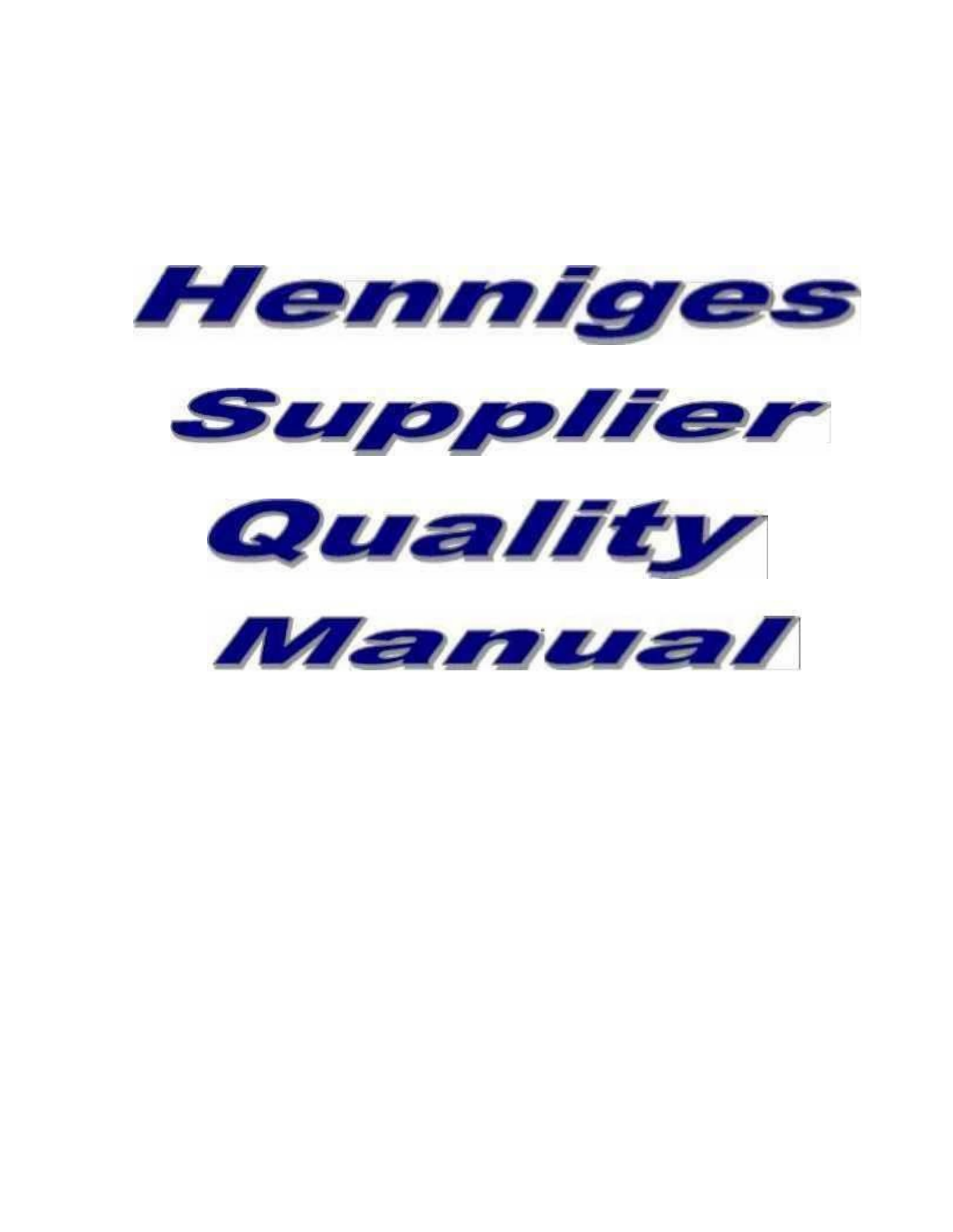| HENN              | A ITON OTIVE                   | GLB QM 02             |      |
|-------------------|--------------------------------|-----------------------|------|
| <b>Title</b>      |                                | <b>Revision Level</b> |      |
|                   | <b>Supplier Quality Manual</b> | 13                    |      |
| <b>Issue Date</b> | <b>Issuing Department</b>      |                       | Page |
| 1/24/2022         | <b>Supplier Quality</b>        |                       |      |

# **Table of Contents**

| 1.0    | Introduction                                      | 2  |
|--------|---------------------------------------------------|----|
| 2.0    | Manual                                            | 3  |
| 2.1    | Application                                       | 3  |
| 2.2    | Quality Management System of Supplier             | 3  |
| 2.3    | <b>Quality Management System of Subcontractor</b> | 4  |
| 2.4    | <b>Audits</b>                                     | 5  |
| 2.5    | <b>Supplier Selection/ Award Process</b>          | 6  |
| 2.6    | <b>Product/Process Development and Planning</b>   | 9  |
| 2.6.1  | <b>General Development Requirements</b>           | 9  |
| 2.6.2  | Design/Process Control                            | 10 |
| 2.6.3  | Process Approval                                  | 12 |
| 2.6.4  | Prototype/Preproduction Parts                     | 12 |
| 2.6.5  | <b>Test Equipment and Gauges</b>                  | 13 |
| 2.6.6  | <b>Planning of Process Equipment/Preventive</b>   | 14 |
| 2.6.7  | Packaging Plan / Product Identification           | 14 |
| 2.6.8  | Training                                          | 15 |
| 2.6.9  | Initial PPAP Samples / IMDS                       | 15 |
| 2.6.10 | <b>Re-Submission of PPAP</b>                      | 16 |
| 2.6.11 | <b>Acceptance Tests / Test Certificates</b>       | 16 |
| 2.6.12 | <b>Customer Specific Requirements</b>             | 17 |
| 2.7    | <b>Supply Chain Management</b>                    | 17 |
| 2.7.1  | <b>Supplier Commitment</b>                        | 17 |
| 2.7.2  | <b>Supplier Development</b>                       | 17 |
| 2.7.3  | <b>Controlled Shipping</b>                        | 16 |
| 2.8    | <b>Supplier Rating / Evaluation</b>               | 19 |
| 2.8.1  | <b>Evaluation of Approved Suppliers</b>           | 19 |
| 2.8.2  | Supplier Charge Back / Debit                      | 21 |
| 2.8.3  | <b>Product / Supplier Re-Sourcing</b>             | 23 |
| 2.9    | <b>Supplier Escalation Process</b>                | 24 |
| 3      | <b>Reference Documents</b>                        | 28 |
|        | <b>Contact List</b>                               | 28 |
|        | <b>Manual Approval</b>                            | 28 |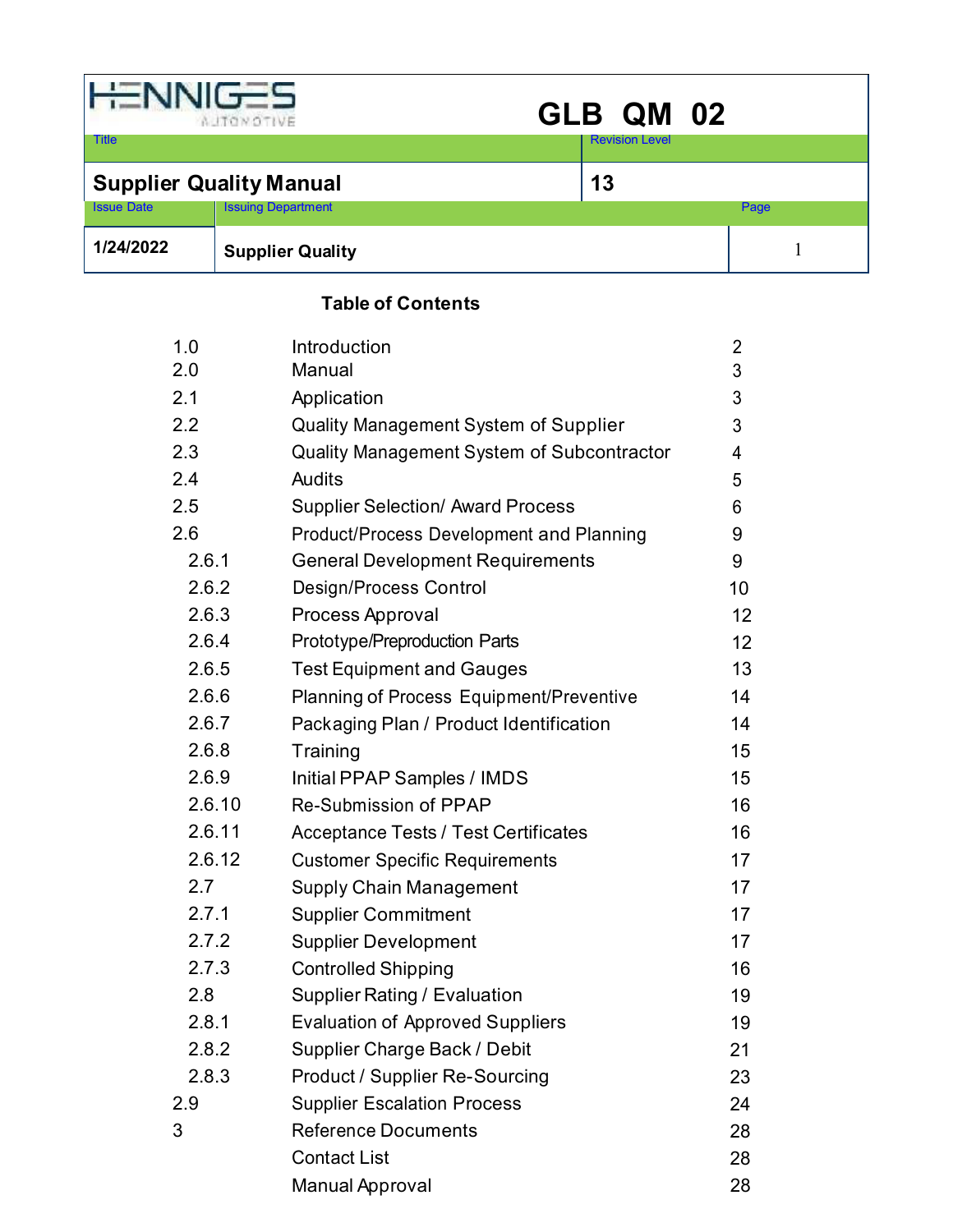| <b>HENNIGES</b>   | AUTOMOTIVE                     | GLB QM 02             |      |
|-------------------|--------------------------------|-----------------------|------|
| <b>Title</b>      |                                | <b>Revision Level</b> |      |
|                   | <b>Supplier Quality Manual</b> | 13                    |      |
| <b>Issue Date</b> | <b>Issuing Department</b>      |                       | Page |
| 1/24/2022         | <b>Supplier Quality</b>        |                       | ∍    |

## **1 INTRODUCTION**

#### **1.1. PURPOSE:**

The purpose of this manual is to define Henniges Automotive processes and requirements for suppliers in an effort to improve communication and Henniges expectations of suppliers beyond the purchase order agreement.

The common goal is to achieve a high level of quality and customer satisfaction at the lowest cost.

### **1.2 APPLICABILITY / SCOPE**

This manual applies to all Henniges Automotive Suppliers. Additional regional requirements are identified as addendum with the region called out, such as: "ADDENDUM: EUROPE", or "ADDENDUM: CHINA". Addendum requirements pertain to the specific region noted regardless of supplier manufacturing location. However, all requirements not marked "ADDENDUM" apply to all Henniges regions.

Note: Customers that have Specific Requirements in addition to ISO 9001 and IATF 16949 requirements shall be met by the supplier.

### **1.3 RESPONSIBILITY**

Supplier Quality or as defined in this manual or Henniges functional job descriptions and responsibilities.

### **1.4 DEFINITIONS / ABBREVIATIONS**

1.4.1 DEFINITIONS

Key Suppliers – Suppliers that provide materials and components that comprise the final product.

Company – Henniges Automotive

Supplier – Henniges Tier II Sub-Contractor – Tier III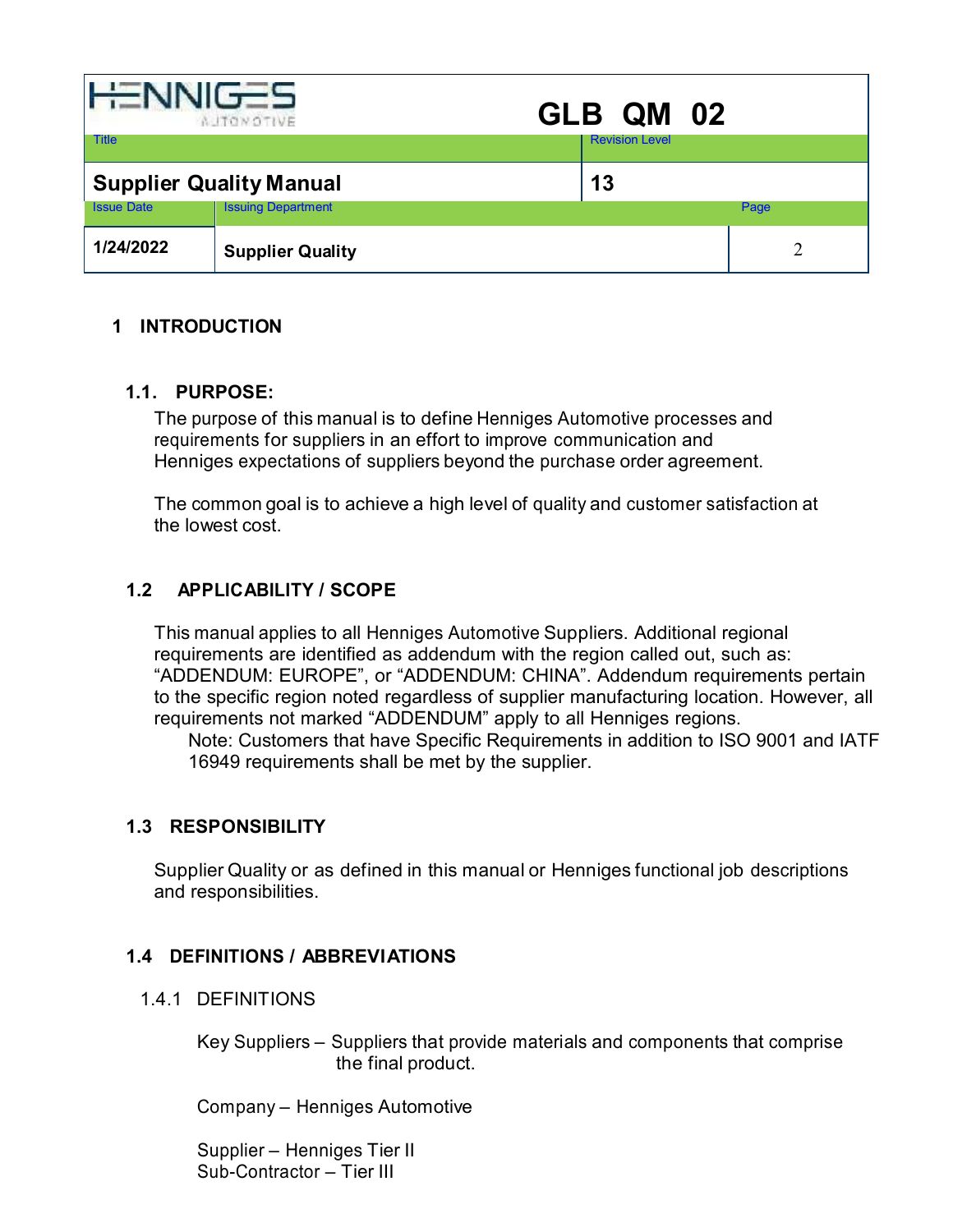|                   | $-5$<br>AUTOMOTIVE             | GLB QM 02             |      |
|-------------------|--------------------------------|-----------------------|------|
| <b>Title</b>      |                                | <b>Revision Level</b> |      |
|                   | <b>Supplier Quality Manual</b> | 13                    |      |
| <b>Issue Date</b> | <b>Issuing Department</b>      |                       | Page |
| 1/24/2022         | <b>Supplier Quality</b>        |                       | 3    |

Bulk Material – A substance (e.g., non dimensional, solid, liquid, gas) such as adhesives, sealants, chemicals, coatings, fabrics, lubricants, etc.

#### 1.4.2 ABBREVIATIONS

| <b>APQP</b>  | <b>Advance Product Quality Planning</b>        |
|--------------|------------------------------------------------|
| СC           | <b>Critical Characteristic</b>                 |
| <b>DFMEA</b> | Design Failure Mode Effects Analysis           |
| <b>ECAP</b>  | <b>Equipment Capability Acceptance Process</b> |
| <b>IMDS</b>  | <b>International Material Data System</b>      |
| <b>PFMEA</b> | Process Failure Mode and Effects Analysis      |
| <b>PPAP</b>  | <b>Production Part Approval Process</b>        |
| PO           | <b>Purchase Order</b>                          |
| QMS          | <b>Quality Management System</b>               |
| <b>RFQ</b>   | <b>Request for Quote</b>                       |
| <b>RMA</b>   | <b>Return Material Authorization</b>           |
| R&R          | Repeatability and Reproducibility              |
| SC           | Significant/Special Characteristic             |
| <b>SCAR</b>  | <b>Supplier Corrective Action Request</b>      |
| <b>SPPS</b>  | <b>Supplier Practical Problem Solving</b>      |
| QR           | <b>Quality rejects</b>                         |
| <b>NCT</b>   | Nonconformance Tracking                        |
| <b>CSR</b>   | <b>Customer Specific Requirement</b>           |
|              |                                                |

#### **2 MANUAL**

#### **2.1 APPLICATION**

- 2.1.1 This agreement is a part of the supply contract with all locations of Henniges Automotive and affects all articles.
- 2.1.2 To cover all particular requirements for product and services, specific supplements to this standard can be agreed upon, but must be documented in the supply contract.

## **2.2 QUALITY MANAGEMENT SYSTEM OF SUPPLIER**

- 2.2.1 Supplier must implement and maintain a quality management system with the obligation to have zero defect objectives, to continually improve delivery, product quality, and quality management system. Supplier must have a documented continual improvement process.
- 2.2.2 Key suppliers at a minimum will be certified to ISO 9001:2015 and/or IATF 16949:2016, or VDA 6.1.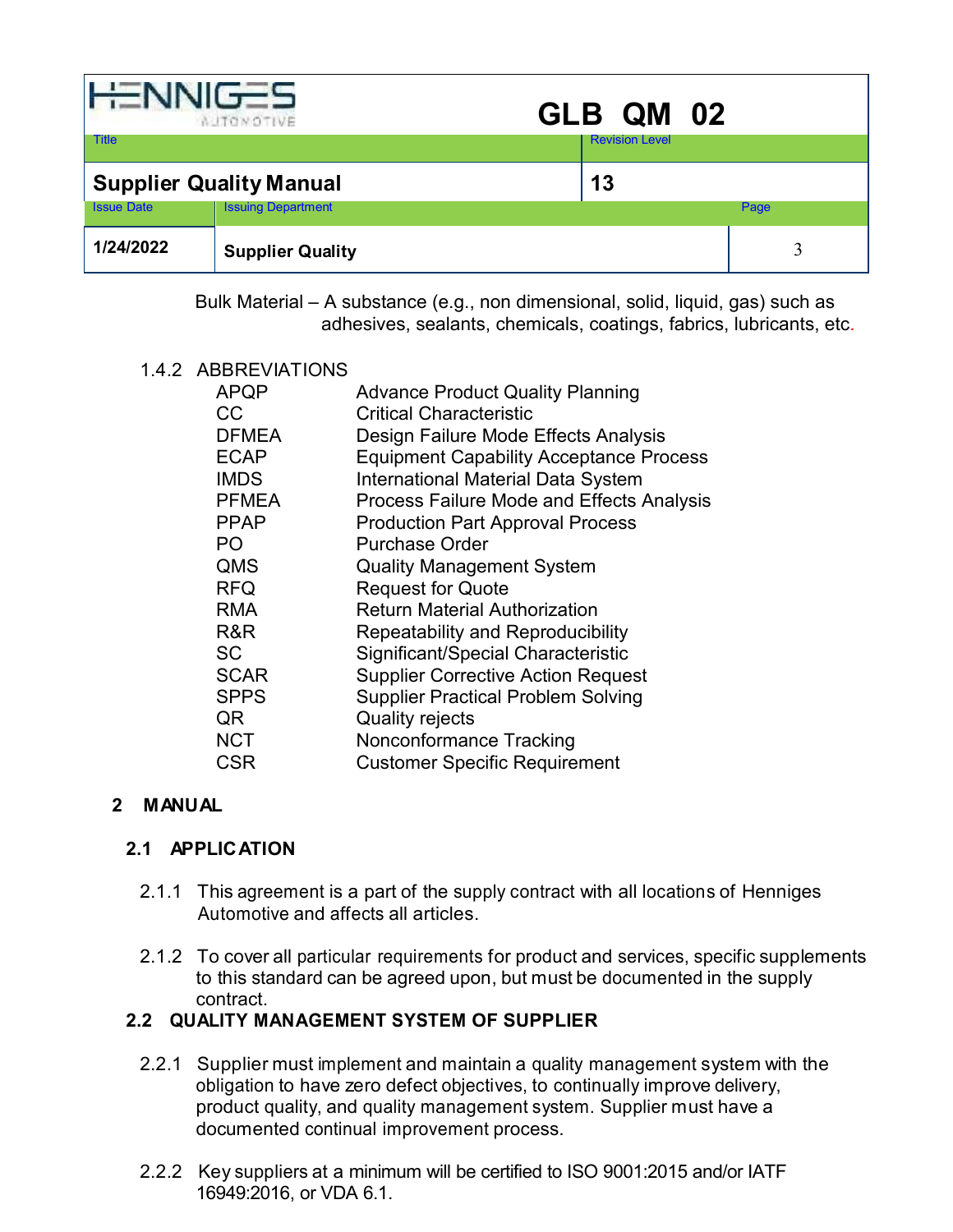| HEN                                  | AUTOMOTIVE                | GLB QM 02             |      |
|--------------------------------------|---------------------------|-----------------------|------|
| <b>Title</b>                         |                           | <b>Revision Level</b> |      |
| 13<br><b>Supplier Quality Manual</b> |                           |                       |      |
| <b>Issue Date</b>                    | <b>Issuing Department</b> |                       | Page |
| 1/24/2022                            | <b>Supplier Quality</b>   |                       | 4    |

2.2.3 Small suppliers who are not ISO9001 certified suppliers are designated as Specially Designated Small Suppliers (SDSS). SDSS suppliers require enhanced safe launch measures which include increased Control Plan checks, increased safety stock, enhanced contingency plans, expedite capabilities, etc. The approval process requires Regional Director, Global Director/VP approval and customer waiver to add SDSS suppliers.

- 2.2.4 The environment is a priority to Henniges and therefore suppliers are encouraged to be certified to ISO 14001 or working toward certification to ISO 14001. ADDENDUM: EUROPE – Supplier engages to follow all legal requirements related to the environment (namely the directive EU 2000/53/EC as amended, RoHS, directives REACH and GADSL), health and safety protection in work valid in countries in which the product is made, and shall seek to prevent any negative effects on persons and the environment.
- 2.2.5 Calibration and Testing Service Suppliers must be certified to ISO/IEC 17025.
- 2.2.6 Supplier must inform Henniges of any changes to their quality management system certification status.
- 2.2.7 Nomination of Product Safety Representative (PSB) Supplier is obligated to assign its PSB. In case supplier supplies a material or a component of which Volkswagen, BMW or Daimler is the end user, he shall nominate the PSB whose authorization is defined in the document "Obligations of Product safety representatives". Suppliers are obligated to notify the name of such person, including phone and email, to the Henniges Purchasing department. Supplier shall deploy this requirement also throughout their supply chain.

Provided supplier supplies a part with safety characteristics (D/TLD, or equivalent used with other OEMs), such supplier shall also assign the deputy representative for PSB according to requirements of Volkswagen and to inform Henniges Automotive in the same way as in case of PSB representative.

### **2.3 QUALITY MANAGEMENT SYSTEM OF SUBCONTRACTOR**

- 2.3.1 The Henniges supplier is to obligate its subcontractors to implement and maintain a comparable quality management system with the same zero defect obligations for parts purchased and/or externally fabricated.
- 2.3.2 Supplier must have a documented process to verify incoming components and materials meet requirements.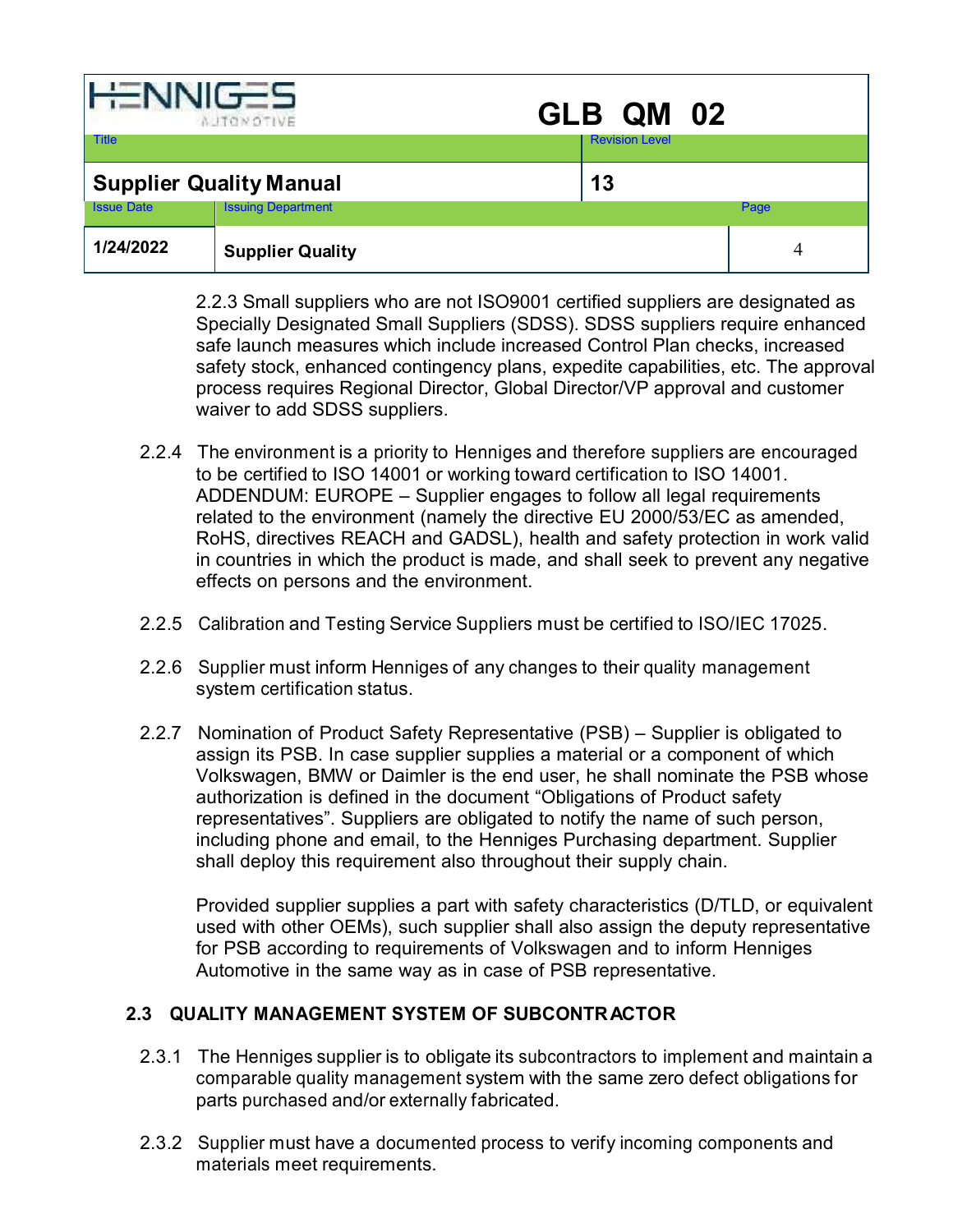| GLB QM 02<br>A ITON OTIVE            |                           |                       |      |  |
|--------------------------------------|---------------------------|-----------------------|------|--|
| <b>Title</b>                         |                           | <b>Revision Level</b> |      |  |
| <b>Supplier Quality Manual</b><br>13 |                           |                       |      |  |
| <b>Issue Date</b>                    | <b>Issuing Department</b> |                       | Page |  |
| 1/24/2022                            | <b>Supplier Quality</b>   |                       | 5    |  |

2.3.3 The company can request documented proof from supplier that they have verified the effectiveness of their subcontractors QMS.

## **2.4 AUDITS**

- 2.4.1 Supplier allows the company to establish audits whether its quality assurance measures fulfil the requirements defined in this manual or national standard. The audit can be a proactive supplier assessment, system, process, or product audit and supplier is notified in advance of the audit date. In the event that a supplier is red for two (2) consecutive months on the Henniges Supplier Scorecard, a Henniges SQE or designee will perform a supplier Assessment audit at supplier facility.
- 2.4.2 Supplier is to grant Henniges access to all operating sites, checkpoints, stores, adjoining areas, and related quality documents required to complete the audit. Appropriate restrictions are accepted when identified by supplier in advance of the audit to protect security of company secrets and/or confidentiality.
- 2.4.3 Henniges will require supplier to implement corrective action and/or action plans to improve product or processes based on the audit results, if applicable. Plan must include responsibility and due date for completion. Supplier will report the status of the plan per agreement.
- 2.4.4 When quality or other problems emerge caused by products, services, and/or deliveries by the subcontractor of supplier. Supplier is responsible for auditing their supplier and identifying, implementing all required improvement actions. When the issue has an effect on Henniges supply or product quality, supplier should notify Henniges of the improvement actions or issues with any subcontractor.
- 2.4.5 ADDENDUM: EUROPE Supplier is obligated to perform the production process audit (per VDA6.3 requirements) once per year at minimum, and the product audit for every product supplied to Henniges Automotive (supplied products can be meaningfully classified and merged in groups/families) provided Henniges Automotive does not renounce such requirement. Auditors´ competencies see IATF 16949 7.2.3 and 7.2.4.

Supplier can be called by Henniges Automotive to present process self-audit pursuant to the methodology Formel Q capability. Where Volkswagen is the end user, supplier is obligated to perform the process audit pursuant to Formel Q capability 1x per 12 months. Provided the process audit shows the assessment result C or repeated (2x) B, supplier is obligated to inform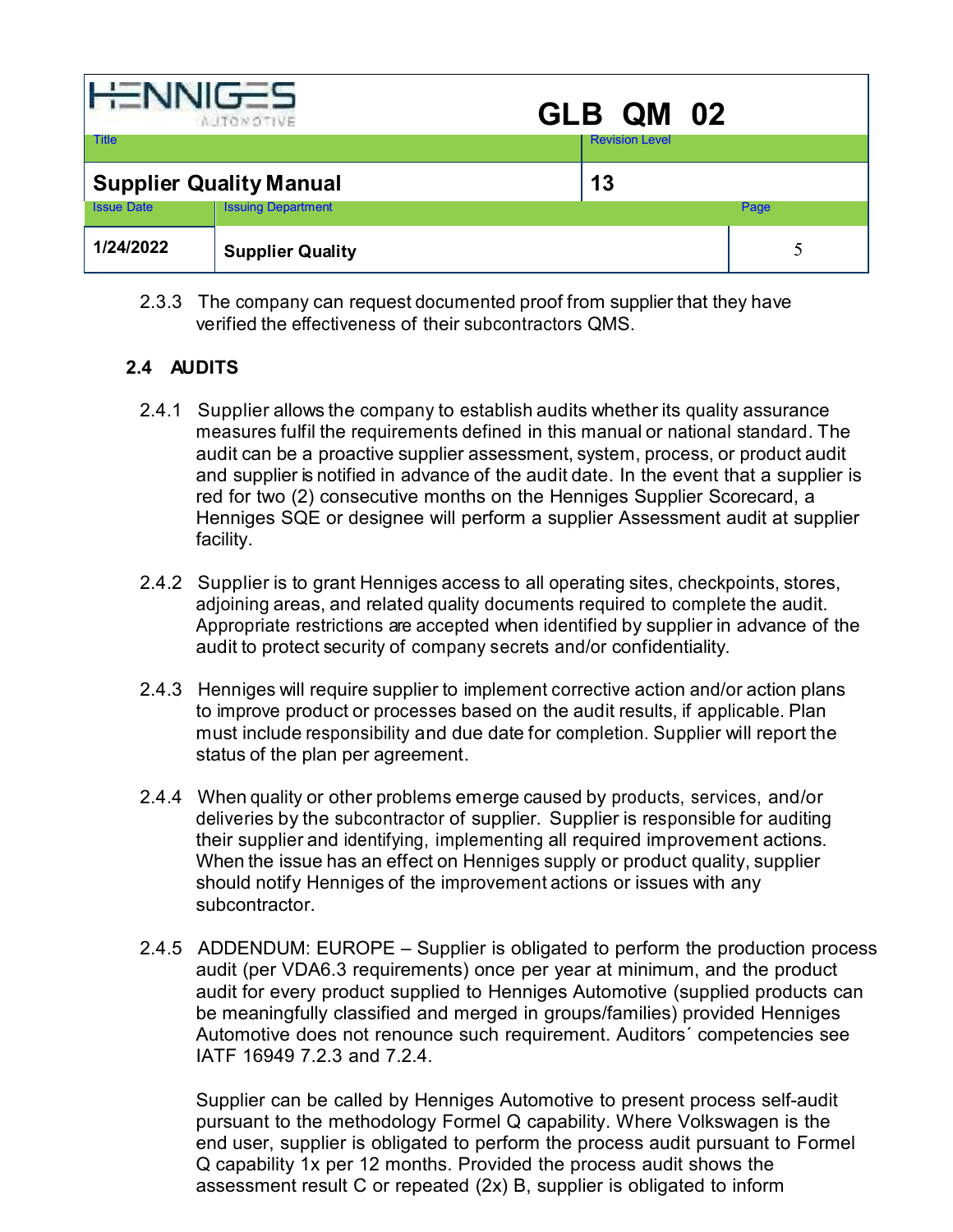|                                      | AUTOMOTIVE                | GLB QM 02             |      |
|--------------------------------------|---------------------------|-----------------------|------|
| <b>Title</b>                         |                           | <b>Revision Level</b> |      |
| <b>Supplier Quality Manual</b><br>13 |                           |                       |      |
| <b>Issue Date</b>                    | <b>Issuing Department</b> |                       | Page |
| 1/24/2022                            | <b>Supplier Quality</b>   |                       | 6    |

Henniges Automotive without request and can expect an escalation procedure from Henniges Automotive.

The company Henniges Automotive reserves the right to perform the audit at suppliers within the scope of requirements of ISO 9001 and IATF 16949 or VDA

6.3. Also, Henniges Automotive reserves the right to conduct supplier Technical Review (TRL) according to the VW specific requirements in Formel Q Capability. Suppliers shall support the company Henniges Automotive as much as possible.

### 2.4.6 ADDENDUM - BMW Customer Specific Requirement- gs900018-2 Requalification Audit

Henniges Plant Quality Administrator will notify the Henniges Supply Quality group that BMW Requalification audits are due and provide a list of BMW program suppliers that are to be audited. The SQE will review the suppliers that are on the list and compare to the Henniges Supplier Risk level criteria. The risk level of the supplier will determine how the supplier will be audited per the BMW requalification audit.

- Low Risk suppliers can perform a self- audit.
- Medium Risk suppliers that have all corrective actions closed or have not had any other quality or shipping issues can perform a self- audit.
- High Risk suppliers will require a Henniges SQE or another qualified auditor to perform an on- site audit.

Criteria for risk assessment;

- Low Risk- No red score on the supplier scorecard for a rolling 12-month period.
- Medium Risk- Red score on the Supplier Scorecard up to 2 times in a rolling 12-month period.
- High Risk- Red on the Supplier Scorecard 3 months in a row or 5 times in a rolling 12-month period.

### **2.5 SUPPLIER SELECTION / AWARD PROCESS (RFQ / SELECTION)**

2.5.1 Approved Suppliers- Henniges Buyer will select suppliers from the Henniges Approved Supplier List (ASL) and other suggested suppliers. Suggested or customer directed suppliers must be approved prior to award of business.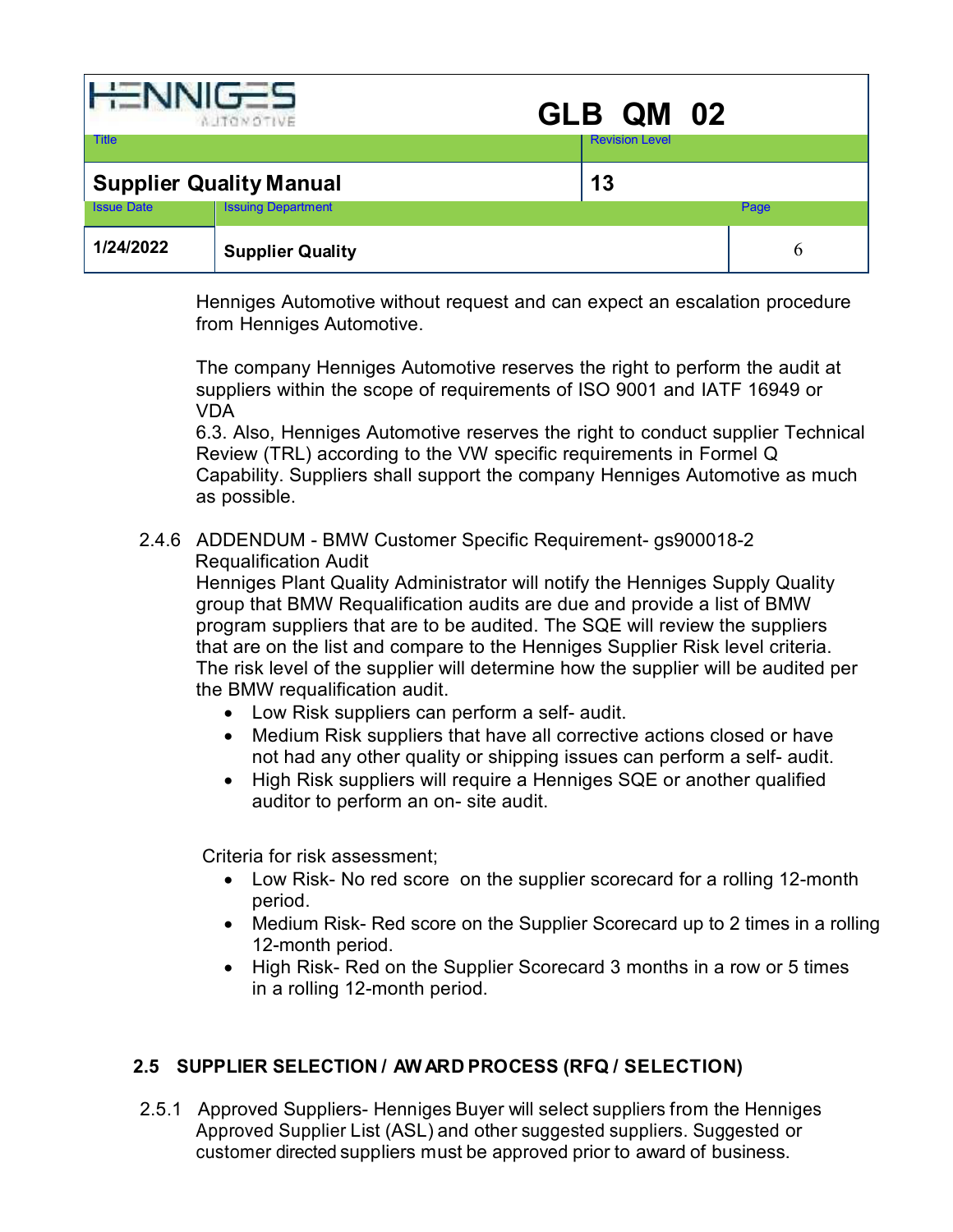| <b>HENNIGES</b><br><b>Title</b> | AUTOMOTIVE                                                  | GLB QM 02<br><b>Revision Level</b> |      |
|---------------------------------|-------------------------------------------------------------|------------------------------------|------|
| <b>Issue Date</b>               | <b>Supplier Quality Manual</b><br><b>Issuing Department</b> | 13                                 | Page |
| 1/24/2022                       | <b>Supplier Quality</b>                                     |                                    | 7    |

- 2.5.2 New Suppliers: Henniges Purchasing representative will provide access to the Henniges Supplier Quality Manual – GLB QM 02 and may request completion of the Supplier Profile and Self Assessment (GLB QM 02-3). This includes technical and financial risk assessments. Henniges may also complete an on-site New supplier quality system audit based on VDA6.3 P1 – Potential Assessment. Once completed and submitted, Henniges will determine if the potential new supplier fulfills the required technical core competencies, (program management, financial stability and Quality Management System) to be included in the Approved Supplier List (ASL) – which gives supplier the opportunity to quote and be awarded for new business to Henniges worldwide. Henniges optionally may apply the same procedure in case of a direct supplier indicated by its customer.
- 2.5.3 Approved Suppliers List: Henniges Purchasing will select suppliers from the Henniges Approved Supplier List (ASL) and other suggested suppliers. Suggested or customer selected suppliers must be approved prior to award of business.
- 2.5.4 ASL access in Plex in the Supplier List screen with the following criteria: 2.5.4.1 Status: Active

2.5.4.2 Type: Raw Material + Raw Material & Subcontractor + Raw Material – Building Products + Raw Material- Bulk, Raw Material- WHS/DIST and select Done in the Pick List.

2.5.4.2 Supplier Group: NA (North America).

|                                    |                        | <b>Supplier List</b> |                         |                         |                  |                                                         |                              | $\boxed{a}$ X |
|------------------------------------|------------------------|----------------------|-------------------------|-------------------------|------------------|---------------------------------------------------------|------------------------------|---------------|
| Supplier Code*:                    | Supplier Name:         |                      |                         | Status: Multiple        | 菛                |                                                         | Type: Multiple               | 西             |
| Buyer:                             | Duns:                  |                      | <b>Supplier Rating:</b> | $\overline{\mathbf{v}}$ |                  | Commodity Code (Category):                              |                              | 商             |
| Supplier Group*: NA<br>$\check{ }$ | Certification:         | M)                   | City*:                  |                         |                  |                                                         | State":                      | 商             |
| 两<br>Country*:                     | Common Supplier Name*: |                      |                         |                         |                  |                                                         |                              | Search        |
|                                    |                        |                      |                         |                         |                  |                                                         |                              |               |
|                                    |                        |                      |                         |                         | <b>Pick List</b> |                                                         | <b>Blank</b>                 | ⊠             |
|                                    |                        |                      |                         |                         |                  | <b>Building Leases</b>                                  |                              |               |
|                                    |                        |                      |                         |                         |                  | Capital                                                 |                              |               |
|                                    |                        |                      |                         |                         |                  | Capital & Tooling<br><b>Customs Broker</b>              |                              |               |
|                                    |                        |                      |                         |                         |                  | <b>Donations</b>                                        |                              |               |
|                                    |                        |                      |                         |                         |                  | Employee                                                |                              |               |
|                                    |                        |                      |                         |                         |                  | <b>External Candidates</b>                              |                              |               |
|                                    |                        |                      |                         |                         |                  | Intercompany                                            |                              |               |
|                                    |                        |                      |                         |                         |                  | Logistics Carrier                                       | Intercompany & Subcontractor |               |
|                                    |                        |                      |                         |                         |                  | MRO                                                     |                              |               |
|                                    |                        |                      |                         |                         |                  | Packaging                                               |                              |               |
|                                    |                        |                      |                         |                         |                  | Payroll                                                 |                              |               |
|                                    |                        |                      |                         |                         |                  | Prototype                                               |                              |               |
|                                    |                        |                      |                         |                         |                  | <b>TZ Raw Material</b>                                  |                              |               |
|                                    |                        |                      |                         |                         |                  | Raw Material & Subcontractor                            |                              |               |
|                                    |                        |                      |                         |                         |                  | Raw Material - Building Products<br>Raw Material - Bulk |                              |               |
|                                    |                        |                      |                         |                         |                  | Raw Material - WHS/DIST                                 |                              |               |
|                                    |                        |                      |                         |                         |                  | <b>Services</b>                                         |                              |               |
|                                    |                        |                      |                         |                         |                  | Subcontractor                                           |                              |               |
|                                    |                        |                      |                         |                         |                  | $\Box$ Supplies                                         |                              |               |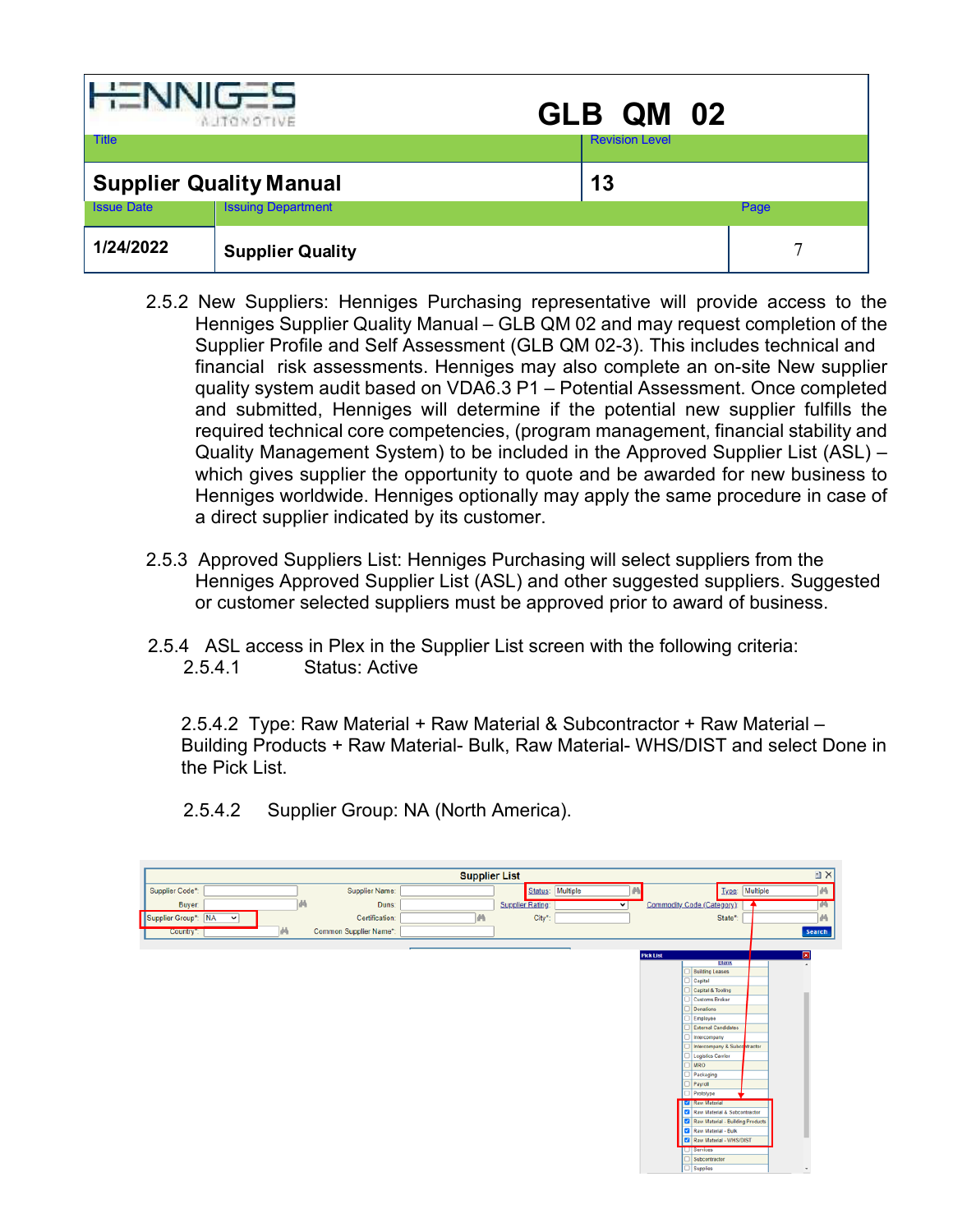|                                | NIG-5<br>AUTOMOTIVE       | GLB QM 02             |      |
|--------------------------------|---------------------------|-----------------------|------|
| <b>Title</b>                   |                           | <b>Revision Level</b> |      |
| <b>Supplier Quality Manual</b> |                           | 13                    |      |
| <b>Issue Date</b>              | <b>Issuing Department</b> |                       | Page |
| 1/24/2022                      | <b>Supplier Quality</b>   |                       | 8    |

2.5.5 Supplier performance from initial audits (VDA 6.3 Potential Analysis Audit) are communicated to suppliers by Henniges Purchasing. Supplier is required to react in accordance with the rating table shown.

| Supplier<br>Rating | A - qualified                                       | <b>B</b> - conditionally<br>qualified                                                  | $C$ – not qualified                                                                                     |
|--------------------|-----------------------------------------------------|----------------------------------------------------------------------------------------|---------------------------------------------------------------------------------------------------------|
| Reaction           | Inform about<br>the potential<br>for<br>improvement | Inform about the<br>potential for<br>improvement and<br>request measures to<br>improve | Inform supplier<br>about the<br>results, find alternative<br>suppliers / request<br>measures to improve |

Suppliers that receive a "B" or "C" must submit a corrective action plan no later than 30 days after receiving the audit results. Supplier is required to keep Henniges informed of the progress until all items are successfully closed.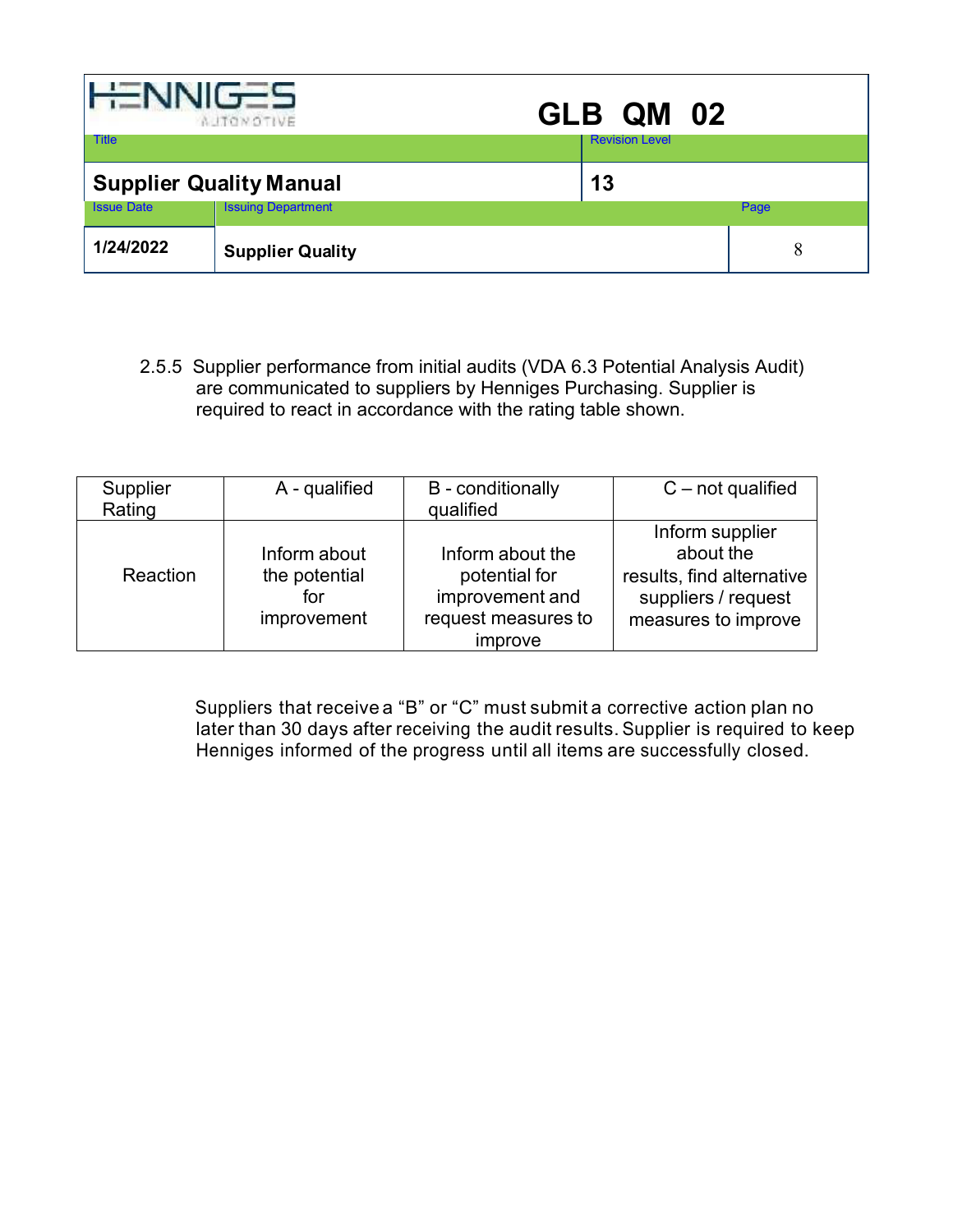| <b>HENNIGES</b><br>GLB QM 02<br>A ITON OTIVE |                                |                       |             |
|----------------------------------------------|--------------------------------|-----------------------|-------------|
| <b>Title</b>                                 |                                | <b>Revision Level</b> |             |
|                                              | <b>Supplier Quality Manual</b> | 13                    |             |
| <b>Issue Date</b>                            | <b>Issuing Department</b>      |                       | Page        |
| 1/24/2022                                    | <b>Supplier Quality</b>        |                       | $\mathbf Q$ |

2.5.6 The complexity of the product and severity of the interaction with the product fit, appearance, performance, and durability requirements will also be a factor in selecting a supplier for quoting.

- 2.5.7 Suppliers selected that meet above criteria will receive an RFQ.
- 2.5.8 Supplier quote must include tooling, equipment, gauging, and piece price costs along with PPAP timing to Henniges.
- 2.5.9 Supplier has accepted manufacturing feasibility of the product by submitting the quote to Henniges.
- 2.5.10 Henniges Buyer will review quotes, document cost and timing in a matrix for team review.
- 2.5.11 The Henniges Buyer with input from the program team will select a supplier based on tooling cost, piece price, timing, financial stability, and supplier rating.
- 2.5.12 Henniges Buyer will notify the approved supplier of business award and verifiy cost, timing, and payment terms prior to issuing a purchase order.
- 2.5.13 New Suppliers will be monitored through Supplier ratings on Hennisphere Supplier Scorecards.
- 2.5.14 Suppliers that accept new Henniges business also accept the terms of the Supplier Quality Manual.

### **2.6 PRODUCT/PROCESS DEVELOPMENT AND PLANNING (APQP)**

### **2.6.1 GENERAL DEVELOPMENT REQUIREMENTS**

2.6.1.1 Supplier shall plan and develop product and processes required for product realization (PPAP) based on their quote, Henniges program timing and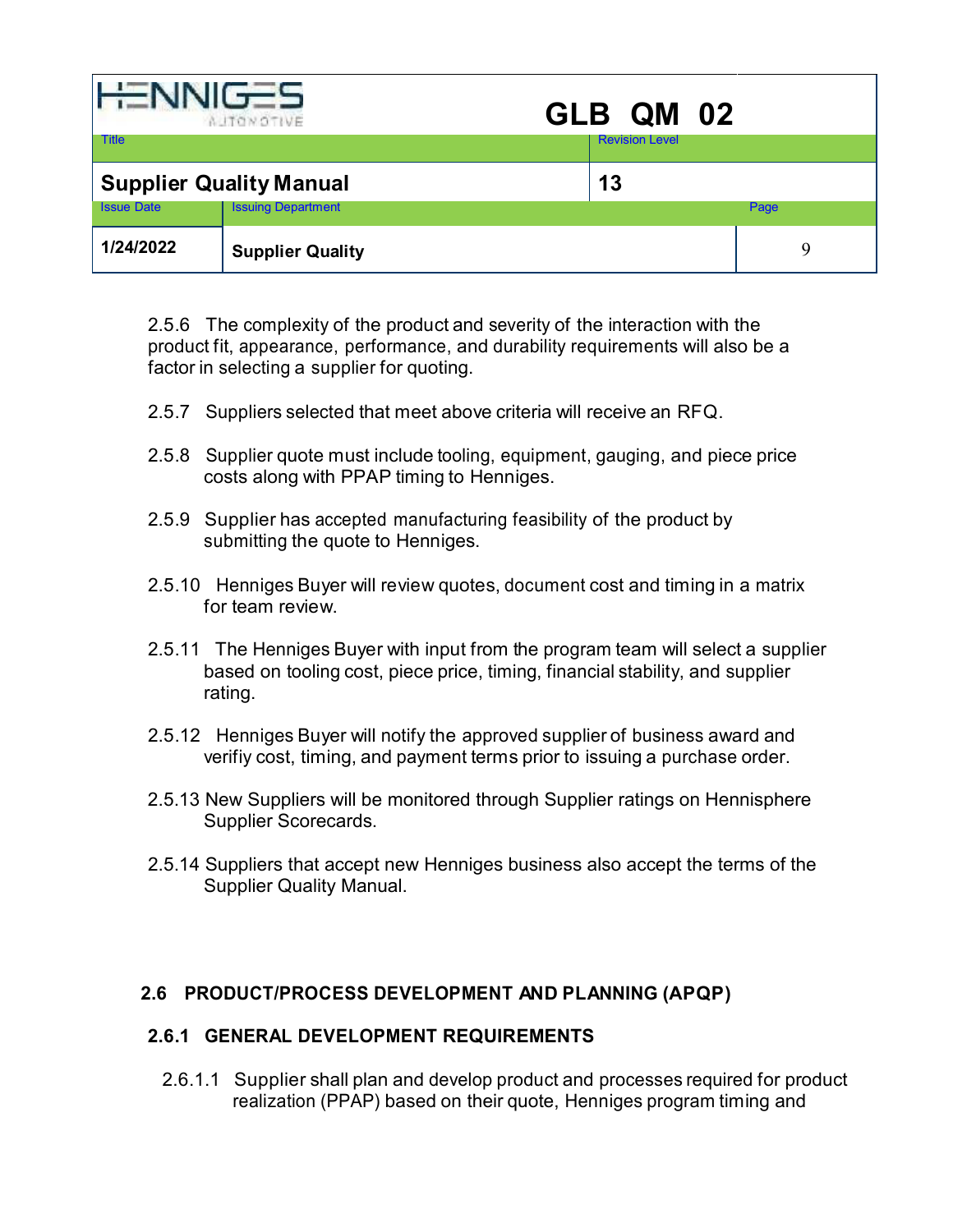| GLB QM 02<br>A ITON OTIVE            |                           |                       |      |
|--------------------------------------|---------------------------|-----------------------|------|
| <b>Title</b>                         |                           | <b>Revision Level</b> |      |
| <b>Supplier Quality Manual</b><br>13 |                           |                       |      |
| <b>Issue Date</b>                    | <b>Issuing Department</b> |                       | Page |
| 1/24/2022                            | <b>Supplier Quality</b>   |                       | 10   |

customer specific requirements where applicable (i.e. VDA 2, Formel Q, BIQS, etc.). The plan must facilitate communication within the organization to ensure all required steps are completed on time, at acceptable quality and cost levels.

- 2.6.1.2 Supplier must review and approve feasibility of the product required by Henniges prior to initiating a quote and/or accepting a purchase order. Feasibility must include manufacturing, appearance, material performance, and durability based on product requirements.
- 2.6.1.3 Henniges empowers its suppliers to identify, document and communicate any issues or concerns with design, materials, performance, appearance, and durability based on their expertise, knowledge and lessons learned from similar products.
- 2.6.1.4 Supplier is responsible for disposition of all product requirement concerns prior to accepting the Henniges purchase order.
- 2.6.1.5 Supplier must ensure confidentiality of Henniges designs and specifications for products and processes under development. Henniges will ensure confidentiality of supplier's proprietary designs and processes under development. In highly sensitive cases a documented confidentiality or no compete agreement may be required between customer, Henniges, and supplier.
- 2.6.1.6 Supplier must allow Henniges to review product and process development and planning via on-site review and confirmation during development, if required.
- 2.6.1.7 Supplier must notify Henniges if there is a change in program timing and a risk to meeting agreed upon tooling completion or PPAP date. Supplier will be required to add additional resources and/or work additional hours (7 Days, 24 Hours) to ensure date is met.
- 2.6.1.8 Qualification and approval of tools, equipment and gauges is defined and controlled by Henniges Component ECAP process. Approval will include run at rate, process capability, Gauge R&R, and PPAP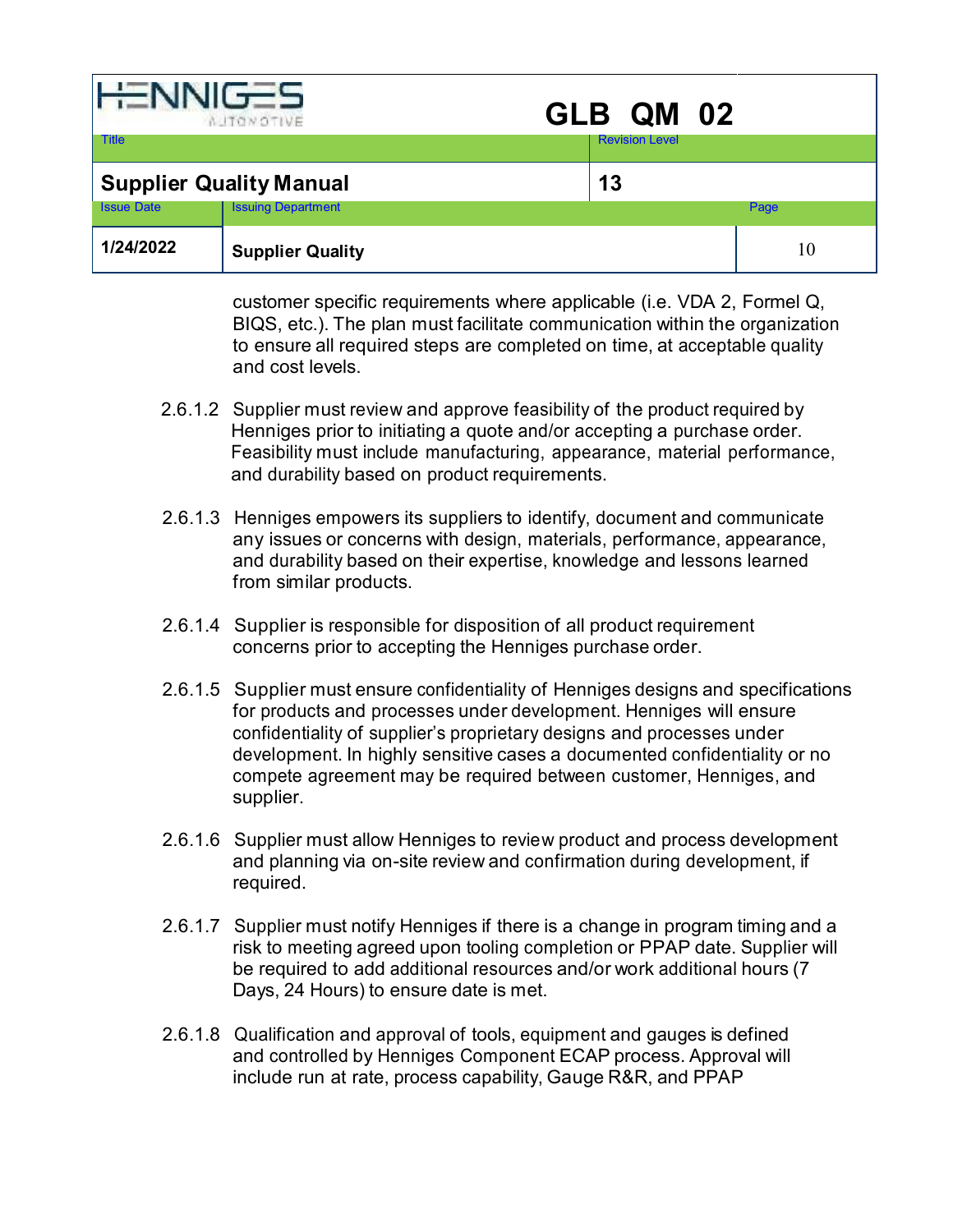| <b>HENNIGES</b><br>GLB QM 02<br>AUTOMOTIVE |                           |                       |      |
|--------------------------------------------|---------------------------|-----------------------|------|
| <b>Title</b>                               |                           | <b>Revision Level</b> |      |
| <b>Supplier Quality Manual</b>             |                           | 13                    |      |
| <b>Issue Date</b>                          | <b>Issuing Department</b> |                       | Page |
| 1/24/2022                                  | <b>Supplier Quality</b>   |                       | 11   |

Customer required run at rate documents and customer specific requirements where applicable (i.e. VDA 2, Formel Q, BIQS, etc.).

2.6.1.9 The supplier must complete a Run at Rate that demonstrates that they can meet customer annual volume Max capacity. The supplier must use the customer form or equivalent that meets the Customer Specific Requirement. Note: See AIAG PPAP Manual; Appendix F (7- 13) for bulk material suppliers special characteristics.

### **2.6.2 DESIGN / PROCESS CONTROL**

- 2.6.2.1 Supplier shall have a process to control or react to design and process changes required. Supplier is responsible for verifying that the required Henniges written approval or amended or new purchase order is obtained prior to proceeding with any change.
- 2.6.2.2 Supplier is responsible for change feasibility of their product to purchase order and Henniges defined requirements.
- 2.6.2.3 Supplier must receive all math data files for product development or tool change from the Henniges controlled FTP web site with user identification and a password issued by the Henniges data coordinator via data transfer form. All math data files received through e-mail or other methods are not controlled and should not be used by supplier.
- 2.6.2.4 All special and critical characteristics must be defined on all process control documents. (ie. Process Flows, Control Plans, PFMEA, Inspection Plans, etc.)
- 2.6.2.5 Supplier should have an effective risk reduction process that reduces risk in the following order: Severity, Occurrence, and Detection.
- 2.6.2.6 Supplier must submit capability (Cpk) data to the purchasing Henniges Plant every 3 years, free of charge for all special characteristic dimensions or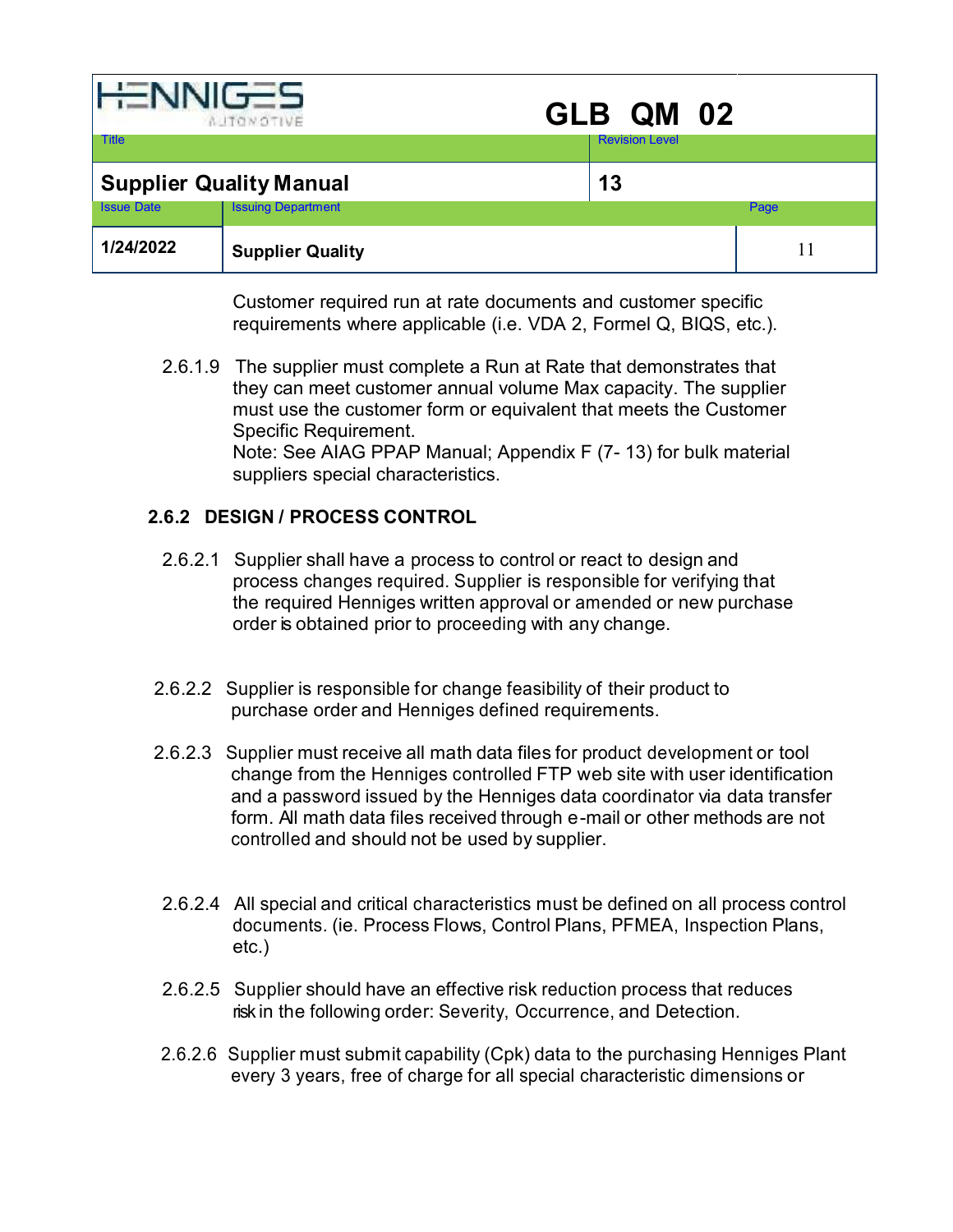| <b>HENNIGES</b>   | A ITON OTIVE                   | GLB QM 02             |      |
|-------------------|--------------------------------|-----------------------|------|
| Title             |                                | <b>Revision Level</b> |      |
|                   | <b>Supplier Quality Manual</b> | 13                    |      |
| <b>Issue Date</b> | <b>Issuing Department</b>      |                       | Page |
| 1/24/2022         | <b>Supplier Quality</b>        |                       | 12   |

performance testing or select dimension used for PPAP. Capability submission is required to meet incoming supplier quality requirements.

2.6.2.7 Statistical process control (SPC) is required for all special characteristic dimensions and functions listed in the design record and control plan. Process capability must be documented and evaluated. 100% verification is required when acceptable capability is not realized.

> Capability of operating equipment and processes must be demonstrated. Unless otherwise stated by the OEM customer, the minimum requirement for short-term capability is 1.67 Cpk and long-term process capability is 1.33 Cpk. Short-term is defined at 30-100 measured values, and long-term is after 20 or more production days at normal or contracted production capacity.

SPC can be used to measure and evaluate process capability for any dimension or function. Acceptable capability is required for a selected dimension (when no special characteristic is stipulated) for PPAP to the responsible Henniges facility.

2.6.2.8 Mistake-proof sensors and function must be verified with test masters or 'rabbits" at the beginning of each shift and after changeover and documented.

> All critical characteristics (CC) must have mistake-proofing to prevent failure modes unless written agreement is obtained from Henniges quality.

- 2.6.2.9 Safe launch measures (i.e. GP12, GLB WI 05, etc.) are required for the first three months of production or until acceptable quality and capability is realized and Henniges quality has agreed to stop increased inspection.
- 2.6.2.10 ADDENDUM: EUROPE In case of safety relevant characteristics, all documents belonging in these requirements shall be duly marked and archived pursuant to legal regulations, whereas the duration of archiving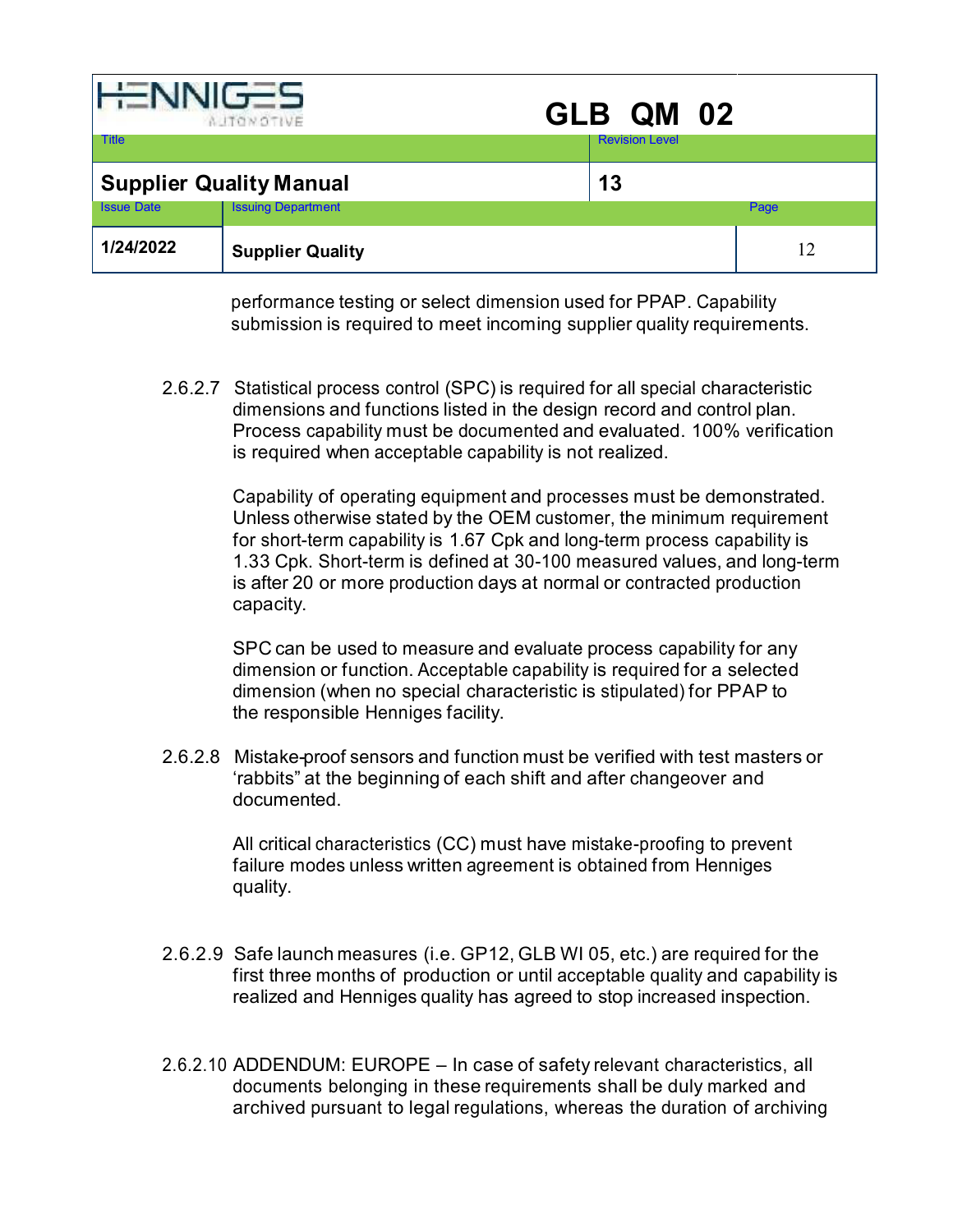| GLB QM 02<br>A ITON OTIVE      |                           |                       |      |
|--------------------------------|---------------------------|-----------------------|------|
| <b>Title</b>                   |                           | <b>Revision Level</b> |      |
| <b>Supplier Quality Manual</b> |                           | 13                    |      |
| <b>Issue Date</b>              | <b>Issuing Department</b> |                       | Page |
| 1/24/2022                      | <b>Supplier Quality</b>   |                       | 13   |

shall be ensured for 15 years from the end of a production. It is necessary to ensure the perfect assignment of record documentation to supplied batches or individual products.

Parts with safety relevant characteristics, where Volkswagen is the end user, are marked as D/TLD parts. In such case the concern Volkswagen enlarged its requirements above the scope of the standard and regulations and requires suppliers to perform self-audit of documentation keeping of D/TLD parts

pursuant to the methodology Formel Q - capability. Suppliers who are subject to such requirements shall perform the self-audit on a 12-month basis, archive its results for 15 years from the production end, and provide its results to Henniges Supplier Quality without request to do so. If any questions are answered no, supplier shall inform Henniges Automotive of the audit results without being asked to do so; including subsequent measures and in such case supplier is automatically classified as supplier C. The criterion of such audit performance is part of suppliers' assessment in Henniges Automotive. The audit shall not be older than one year.

Purchased parts designated as critical (D/TLD parts, or it is a technologically complex product, new technology) require supplier to pursue the methodology of VDA (QPN\_RGA/2TP for Volkswagen Group) with direct supervision by Henniges Automotive. This applies to purchased parts designated with special characteristics and high risk suppliers (given the results of risk assessment)

even if not explicitly mentioned in the assignment letter.

### **2.6.3 PROCESS APPROVAL**

-

- 2.6.3.1 Process requirements and documentation at a minimum must meet the latest edition of the AIAG PPAP manual, and other OEM customer specific requirements where applicable. Henniges may require additional evaluation or records as required.
- 2.6.3.2 Supplier shall provide and maintain a timing plan to meet the contract agreement. Timing status will be submitted to the identified Henniges team members.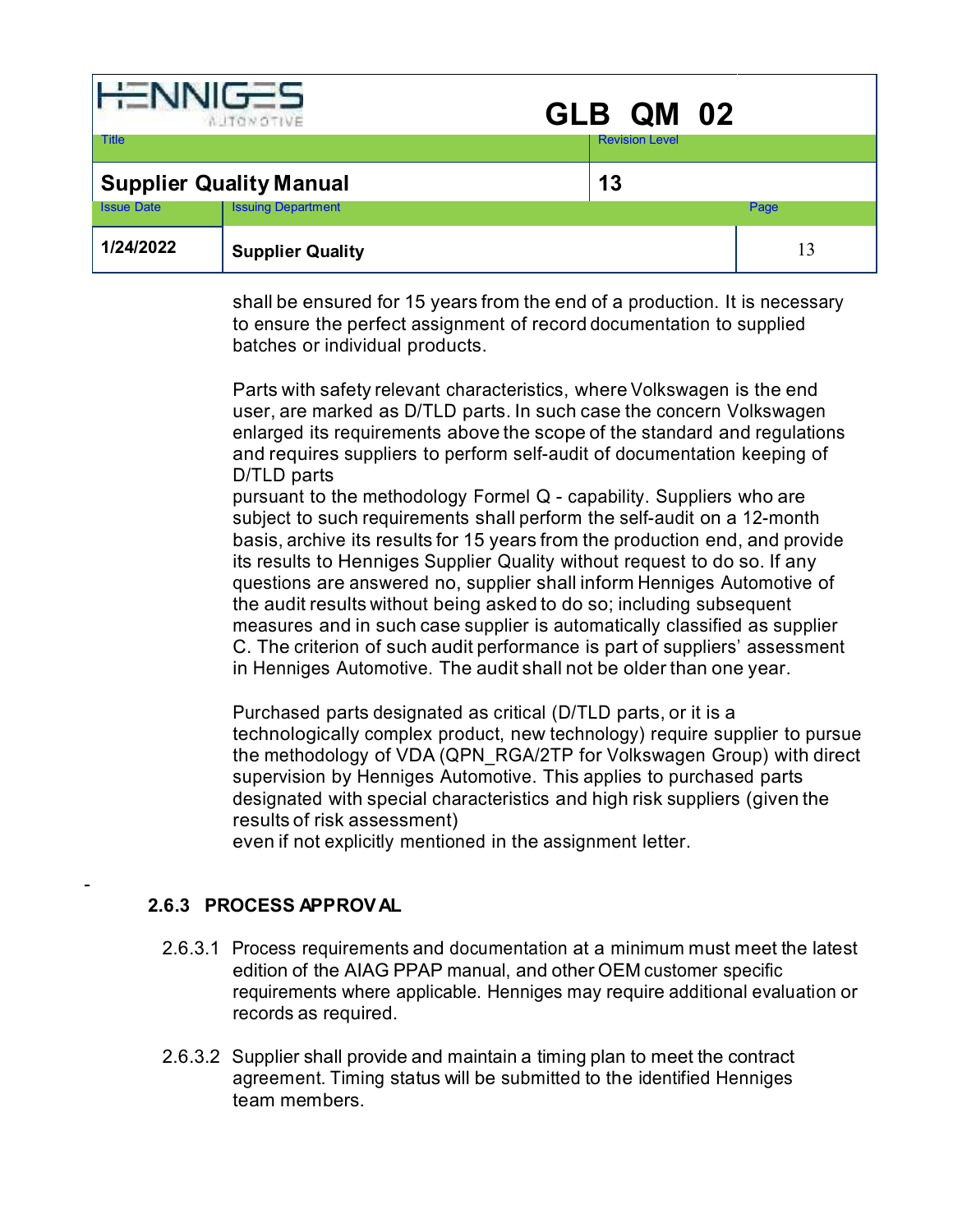| <b>HENNIGES</b><br>GLB QM 02<br>AUTOMOTIVE |                           |                       |      |
|--------------------------------------------|---------------------------|-----------------------|------|
| <b>Title</b>                               |                           | <b>Revision Level</b> |      |
| <b>Supplier Quality Manual</b>             |                           | 13                    |      |
| <b>Issue Date</b>                          | <b>Issuing Department</b> |                       | Page |
| 1/24/2022                                  | <b>Supplier Quality</b>   |                       | 14   |

- 2.6.3.3 Equipment, tooling, and components will be evaluated and approved based on drawing or specified requirements in the Mold SOR and Equipment SOR documents along with run at rate and capability evaluation. Capital equipment requires buyoff at supplier and Henniges plant unless otherwise agreed upon.
- 2.6.3.4 Equipment and tooling ownership must be permanently marked and verified prior to Mold SOR, Equipment SOR, or PPAP approval. Identification shall read "Property of Henniges/(OEM Name)" . If OEM has additional tag and identification requirements including photographs then supplier must provide this support prior to PPAP.

## **2.6.4 PROTOTYPE/PREPRODUCTION PARTS**

2.6.4.1 The goal is to manufacture prototype parts using a production process and tools.

But, at a minimum supplier must use process planning (flow charts, control plans, inspection plans, and work instructions) to define and implement the prototype build. All special and critical characteristics must be documented on all process control documents.

- 2.6.4.2 Prototype parts must meet all drawing requirements prior to shipment. Supplier must have a dimensional plan to layout or CMM parts to show conformance to drawing requirements for each serial numbered part, as required. Quantity of parts inspected is documented in the specific build plan. Special characteristics must be inspected 100% until acceptable capability is realized on a production process.
- 2.6.4.3 All prototype/preproduction parts shipped to Henniges must have agreed upon identifier on the packaging and parts; must follow customer specific requirements where applicable.

### **2.6.5 TEST EQUIPMENT AND GAUGES**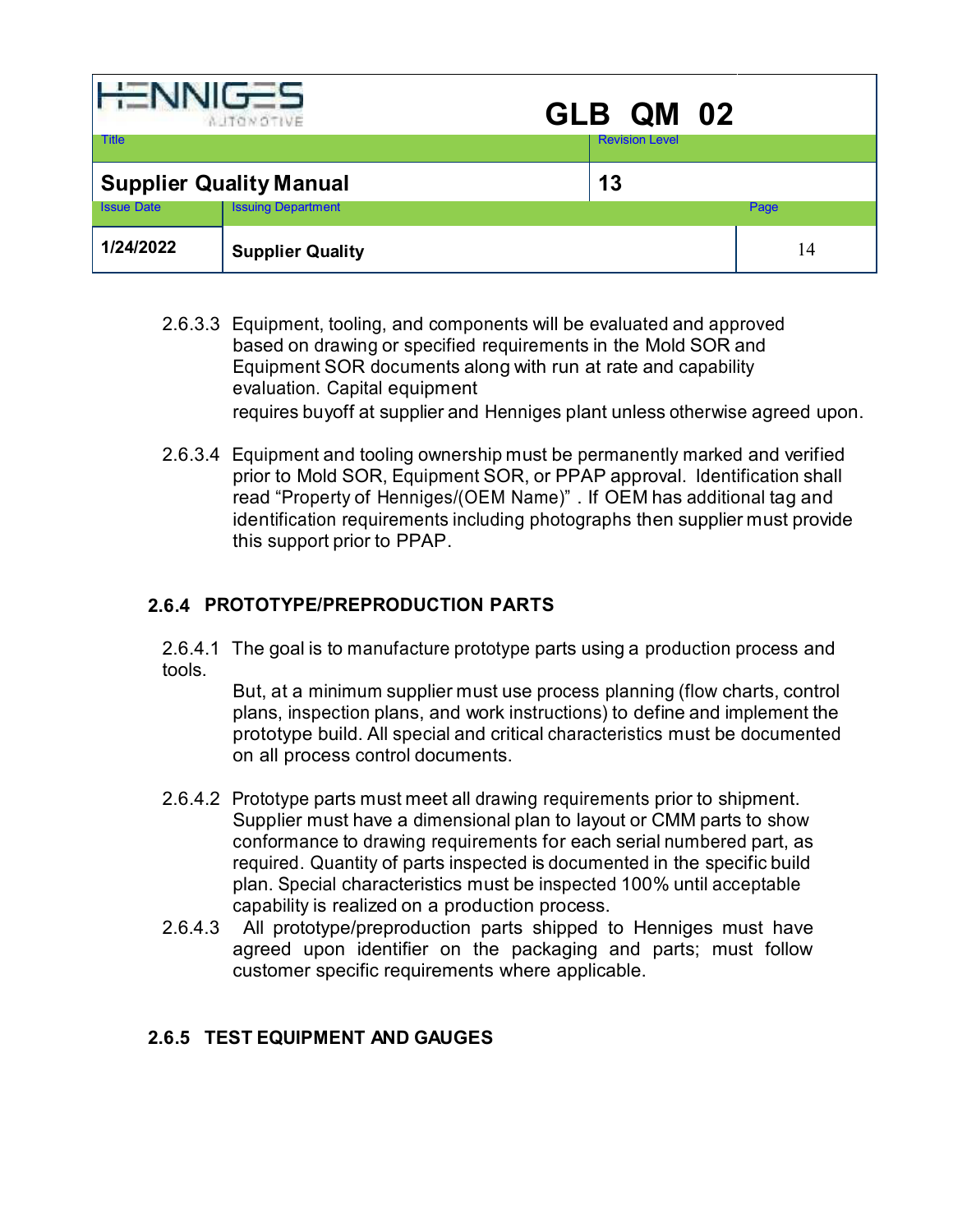| G – S<br>GLB QM 02<br>A ITON OTIVE   |                           |                       |      |
|--------------------------------------|---------------------------|-----------------------|------|
| <b>Title</b>                         |                           | <b>Revision Level</b> |      |
| <b>Supplier Quality Manual</b><br>13 |                           |                       |      |
| <b>Issue Date</b>                    | <b>Issuing Department</b> |                       | Page |
| 1/24/2022                            | <b>Supplier Quality</b>   |                       | 15   |

- 2.6.5.1 All test equipment and gauges must be calibrated traceable to NIST, or national equivalent. All external calibration companies must be certified to ISO/IEC 17025 or national equivalent.
- 2.6.5.2 A test and inspection plan must be developed to measure all agreed upon dimensions or functions and special characteristic requirements in the design record based on the control plan. Variable data is required for all special characteristics unless otherwise authorized in writing by the Company quality department.
- 2.6.5.3 Gauge R&R goal should be less than 10% of product tolerance, but based on cost and feasibility Henniges will accept an R&R at < 20%. Gauge R&R of >20% must have a corrective action plan to develop the gauge and improve the R&R to 20%. If 20% is not realized, Henniges quality may approve R&R up to 30% based on product criteria and cost/benefit analysis of data. Greater than 30% must have corrective action.
- 2.6.5.4 All test equipment or gauges purchased through a Henniges Automotive purchase order must be permanently identified as owned by "Henniges/OEM Customer Name". See 2.6.3.4 for additional requirements.

2.6.5.5 Test equipment and gauges will be approved as stated above and PPAP but Henniges customer may require review and approval of gauge design prior to gauge build. If required, Henniges customer's approval process will be enforced.

### **2.6.6 PLANNING OF PROCESS EQUIPMENT/ PREVENTIVE MAINTENANCE**

2.6.6.1 Supplier's manufacturing processes and operating equipment must be planned and developed with sufficient capacity to produce the required features within tolerance at the specified part volume plus customer required percentage increase. Supplier capacity studies will be verified during Supplier Assessment Audits (Section 5.1 in the Henniges Supplier Assessment Audit). If the capacity is not met supplier must submit an improvement plan to meet customer maximum daily requirements.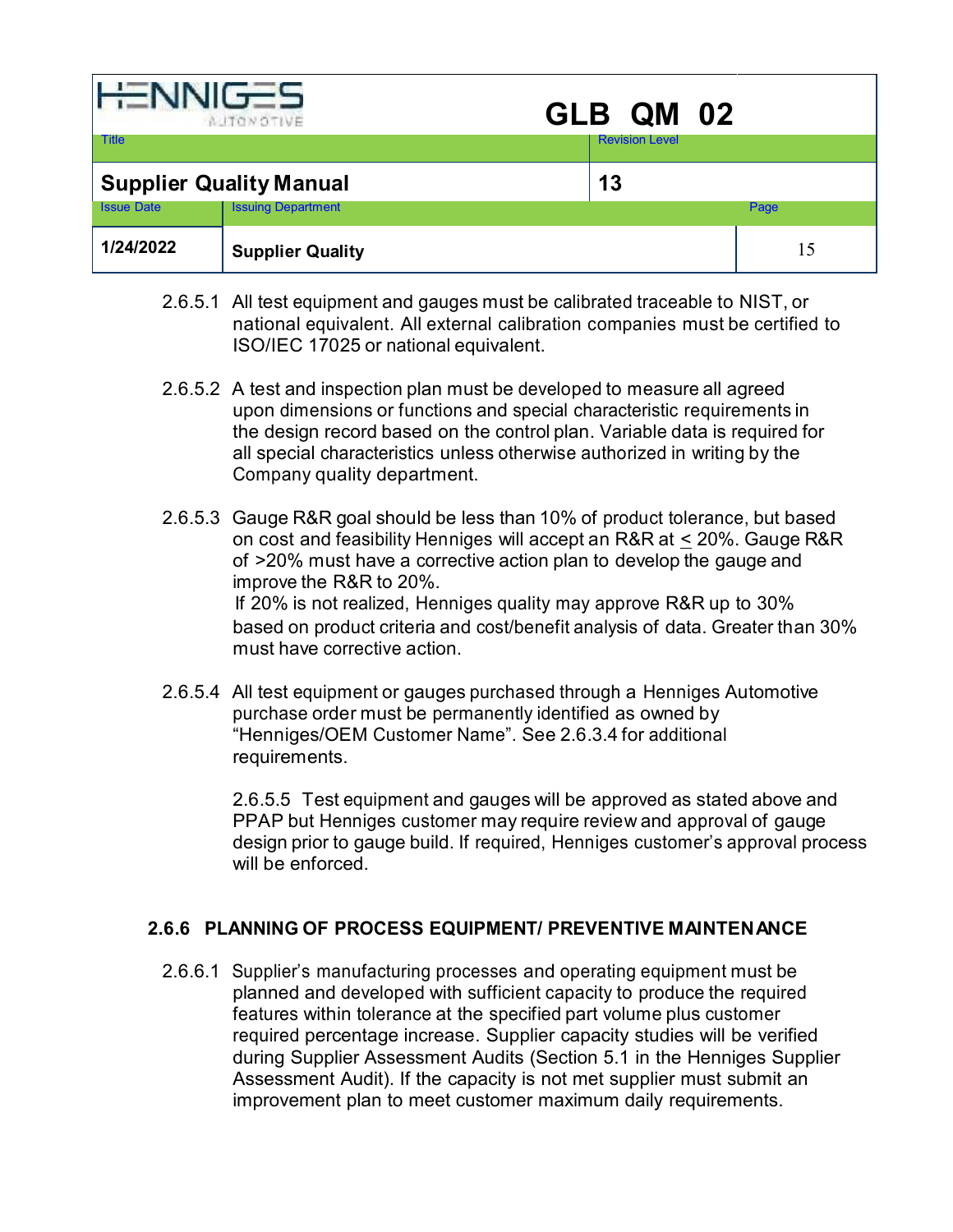| GLB QM 02<br>A ITON OTIVE      |                           |                       |      |
|--------------------------------|---------------------------|-----------------------|------|
| <b>Title</b>                   |                           | <b>Revision Level</b> |      |
| <b>Supplier Quality Manual</b> |                           | 13                    |      |
| <b>Issue Date</b>              | <b>Issuing Department</b> |                       | Page |
| 1/24/2022                      | <b>Supplier Quality</b>   |                       | 16   |

- 2.6.6.2 The process plan includes the Process FMEA development and improvement actions. PFMEA, risk must be scored correctly to the latest version of the AIAG FMEA Manual. PFMEA is a risk analysis tool used to identify product variation risk based on current process measurable, product quality concerns and lessons learned on past and current products.
- 2.6.6.3 Supplier must have a documented process and schedule for preventive maintenance. The maintenance schedule must include all Henniges or Henniges customer owned equipment and tooling. Supplier is responsible for identifying and stocking key replacement parts.

## **2.6.7 PACKAGING PLAN / PRODUCT IDENTIFICATION**

- 2.6.7.1 Packaging must be developed and defined to eliminate damage during transportation and storage. Convenient handling and environmental aspects must be considered along with quantity allowed, suitability for transportation, stacking, and cost. Environmental aspects and reduction in quality based on pollution, corrosion, and chemical reaction must be evaluated and avoided. Packaging does not allow the mixing of part numbers/ part type or partial shipments without previous Henniges Plant approval.
- 2.6.7.2 Supplier must define the packaging agreement with Henniges Plant prior to production PPAP . Packaging trials must be completed prior to SOP to confirm robustness of dunnage to protect product. The supplier is responsible for testing and validation of all expendable packaging using either ASTM D-4169, ISTA 3E testing, or as specified by the applicable CSR. This would include but not limited to: shock, vibration, compression, and drop testing. All testing costs are the responsibility of the supplier.
- 2.6.7.3 Supplier must ensure identification and traceability of products supplied. This identification includes labeling of packaged products, manufacturing location, mfg date, shift, and part identification, as required in the agreement.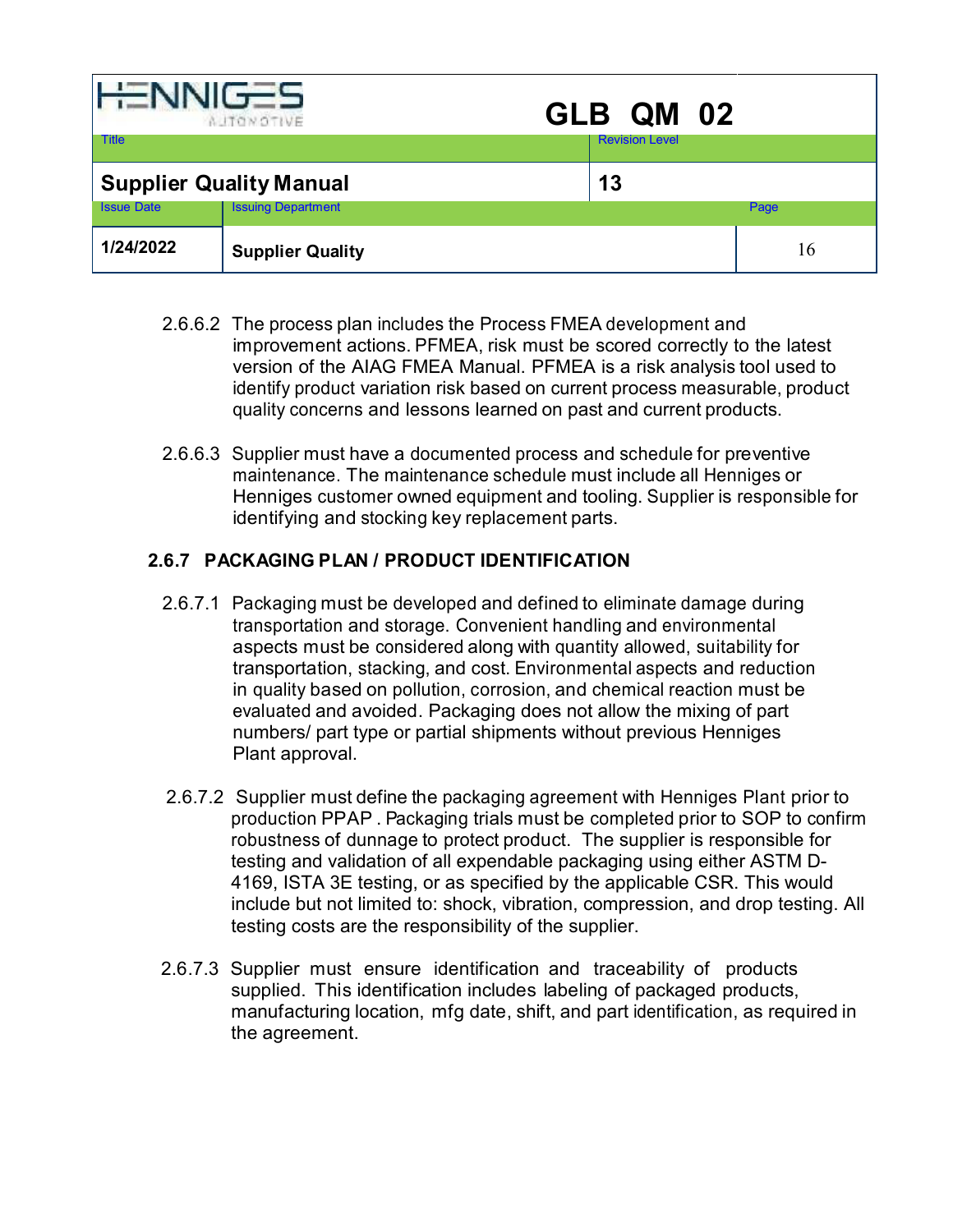| ___<br>GLB QM 02<br>AUTONOTIVE       |                           |                       |      |
|--------------------------------------|---------------------------|-----------------------|------|
| <b>Title</b>                         |                           | <b>Revision Level</b> |      |
| <b>Supplier Quality Manual</b><br>13 |                           |                       |      |
| <b>Issue Date</b>                    | <b>Issuing Department</b> |                       | Page |
| 1/24/2022                            | <b>Supplier Quality</b>   |                       | 17   |

#### **2.6.8 TRAINING**

- 2.6.8.1 Supplier's employees must be competent and qualified for their job function. Supplier must ensure this through appropriate internal or external training courses. A training record must be available for all employees producing a product or service for Henniges
- 2.6.8.2 All shifts shall be staffed with personnel responsible for ensuring part or product quality.

#### **2.6.9 INITIAL PPAP SAMPLES / IMDS**

- 2.6.9.1 Supplier is to submit for approval the manufactured first samples off the production process and tooling in the agreed amount. Inspection frequency for capable processes will be per the control plan and noncapable processes require 100 % gauging or inspection or as agreed upon with Henniges quality.
- 2.6.9.2 Evaluation, testing, inspection, and process data from sample run must be documented in the PPAP package per AIAG PPAP Manual and submitted to the specified Henniges Plant. Supplier shall submit Level 3 PPAP documentation at a minimum unless otherwise agreed upon in writing from the Company quality group.

ADDENDUM: EUROPE – Supplier shall submit VDA 2 PPAP documentation - level 1 for materials, level 2 for component parts (plastic components, metals, etc.) and level 3 for parts containing customer recognized special characteristics (typically glass).

- 2.6.9.3 Supplier must provide verification concerning the composition of the materials used and their individual components as well as aspects relating to the environment. Supplier must input the IMDS data into the system prior to delivery of first samples or PPAP package.
- 2.6.9.4 Supplier will implement additional 100% inspection as required by Henniges or OEM inspection requirements during launch or after major design and/or process changes. Time period for extra inspection will be defined by Henniges.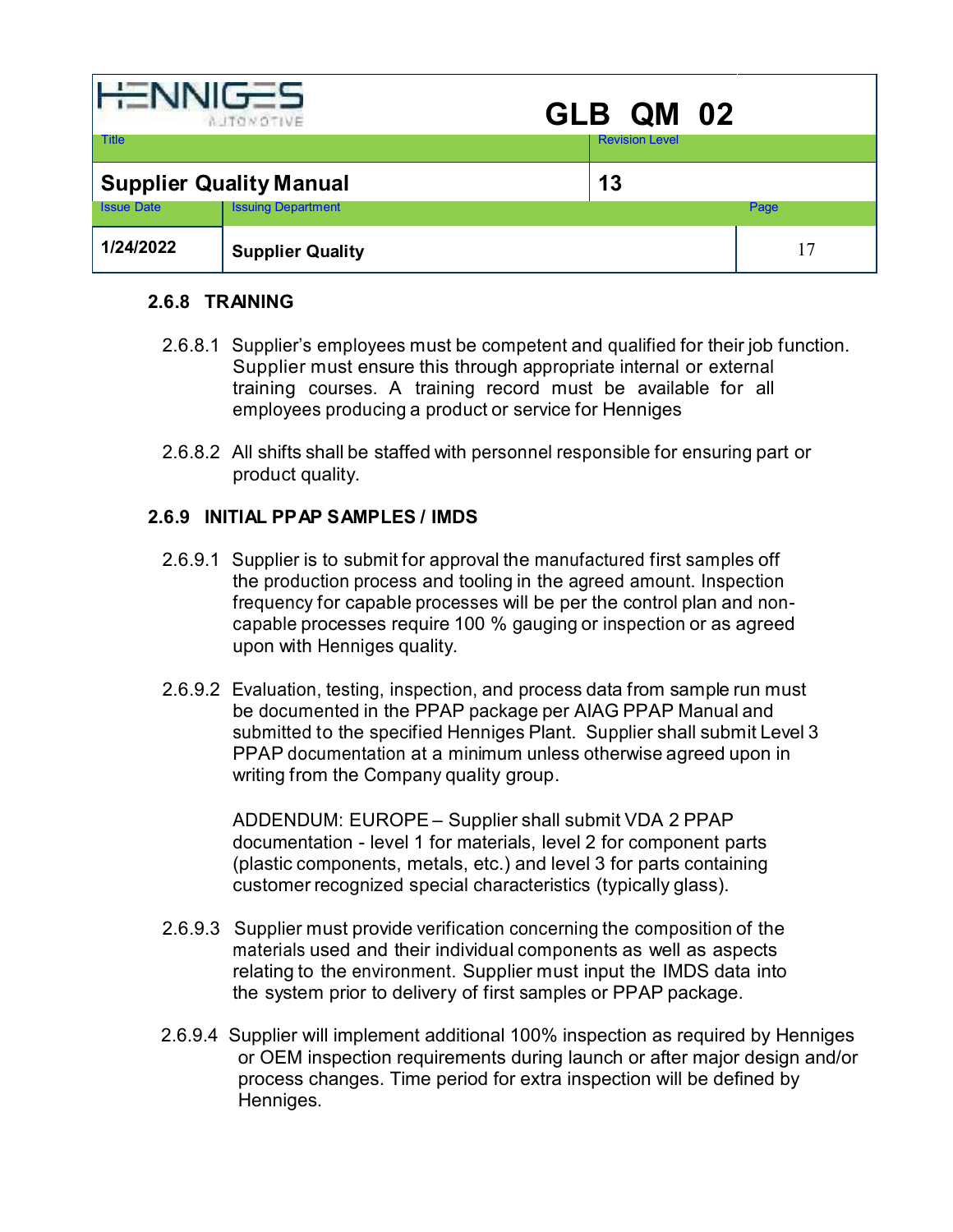| كصدر<br>GLB QM 02<br>A ITON OTIVE    |                           |                       |      |
|--------------------------------------|---------------------------|-----------------------|------|
| <b>Title</b>                         |                           | <b>Revision Level</b> |      |
| <b>Supplier Quality Manual</b><br>13 |                           |                       |      |
| <b>Issue Date</b>                    | <b>Issuing Department</b> |                       | Page |
| 1/24/2022                            | <b>Supplier Quality</b>   |                       | 18   |

- 2.6.9.5 Henniges corporate supplier quality to verify safe launch measures during supplier launch readiness audit (i.e. GP12 station ready, GP12 instruction completed and approved by Henniges, GLB WI 05, etc.).
- 2.6.9.6 Henniges plant quality must verify safe launch measures (i.e. GP12 inspection form, etc.) are on supplier's Control Plan before approving Supplier's PPAP.
- 2.6.9.7 Suppliers at a minimum will submit a full layout for requalification every 3 years (per IATF 16949 Section 8.6.2). Customers that have Specific Requirements in addition to ISO 9001 and IATF 16949 requirements shall be met by the supplier.

Note: Layout inspection is the complete measurement of all product dimensions shown on the design record(s).

ADDENDUM: EUROPE – Suppliers shall submit a full PPAP resubmission every 3 years; parts with special characteristics required once per year (per VDA 2).

The requalification is required every three years. Parts/components with special characteristics ("D" charecteristics for VW group) shall be requalified at least once per year (365-1 days since the last requalification). The requalification plan shall be agreed with Henniges in advance and included in the Control plan – in general the requalification is done at the same scope as the initial sampling submission unless agreed otherwise with Henniges SQ. The results of the requalification, together with new cover sheets, shall be submitted to Henniges upon completion. The documentation should be filed with the original part submission and associated samples should be archived.

### **2.6.10 Re- Submission of PPAP**

2.6.10.1 Supplier must provide advanced notice to Henniges and submit a new PPAP

package if the following occurs: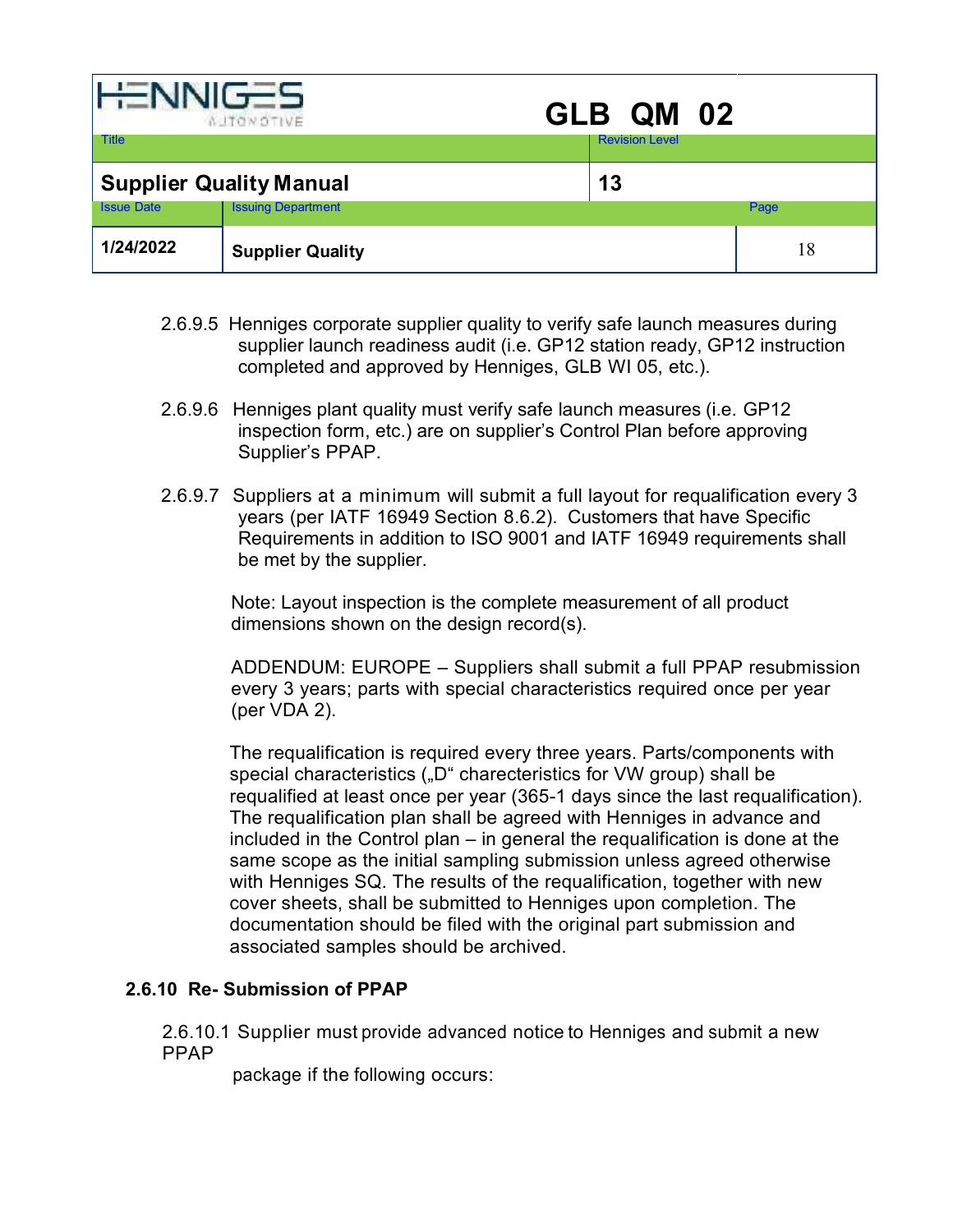| <b>HENNIGES</b><br>GLB QM 02<br>AUTOMOTIVE |                           |                       |      |
|--------------------------------------------|---------------------------|-----------------------|------|
| Title                                      |                           | <b>Revision Level</b> |      |
| <b>Supplier Quality Manual</b><br>13       |                           |                       |      |
| <b>Issue Date</b>                          | <b>Issuing Department</b> |                       | Page |
| 1/24/2022                                  | <b>Supplier Quality</b>   |                       | 19   |

- Changes to manufacturing materials (also from subcontractors) defined in the process documents, specifications, and design record.
- Change to process steps or elimination of a process step. (Example:
- part bent using a bender changed to on-line sweep process).
- Changes to the inspection process/equipment defined in the process documents.
- Change of subcontractors.
- Transfer of manufacturing location.
- Transfer of the manufacturing equipment within the location.
- New start-up after decommissioning of 12 months or more.

## **2.6.11 ACCEPTANCE TESTS / TEST CERTIFICATES**

- 2.6.11.1 Acceptance and test certificates are not required for PPAP product shipments, unless specified. Supplier must record all test and acceptance data and retain it in case Henniges requests to review the documents
- 2.6.11.2 Supplier is stating in the PPAP that the goods delivered are free of faults, have guaranteed characteristics and correspond to the requirements defined in the design and process records.
- 2.6.11.3 Supplier must submit a Certificate of Analysis or tests (as per EN10204 3.1) for all deliveries of raw materials and components where specified on the SOR/ MTS.

### **2.6.12 CUSTOMER SPECIFIC REQUIREMENTS**

2.6.12.1 Henniges Suppliers are required to understand and meet all Customer Specific Requirements and integrate them into their Quality Management System.

Some CSR's can be found on the Henniges Website within the Purchasing Vendor Portal for convenience. However, the Supplier is responsible to understand and apply all OEM CSRs, whether listed on Henniges website or not.

<http://www.hennigesautomotive.com/>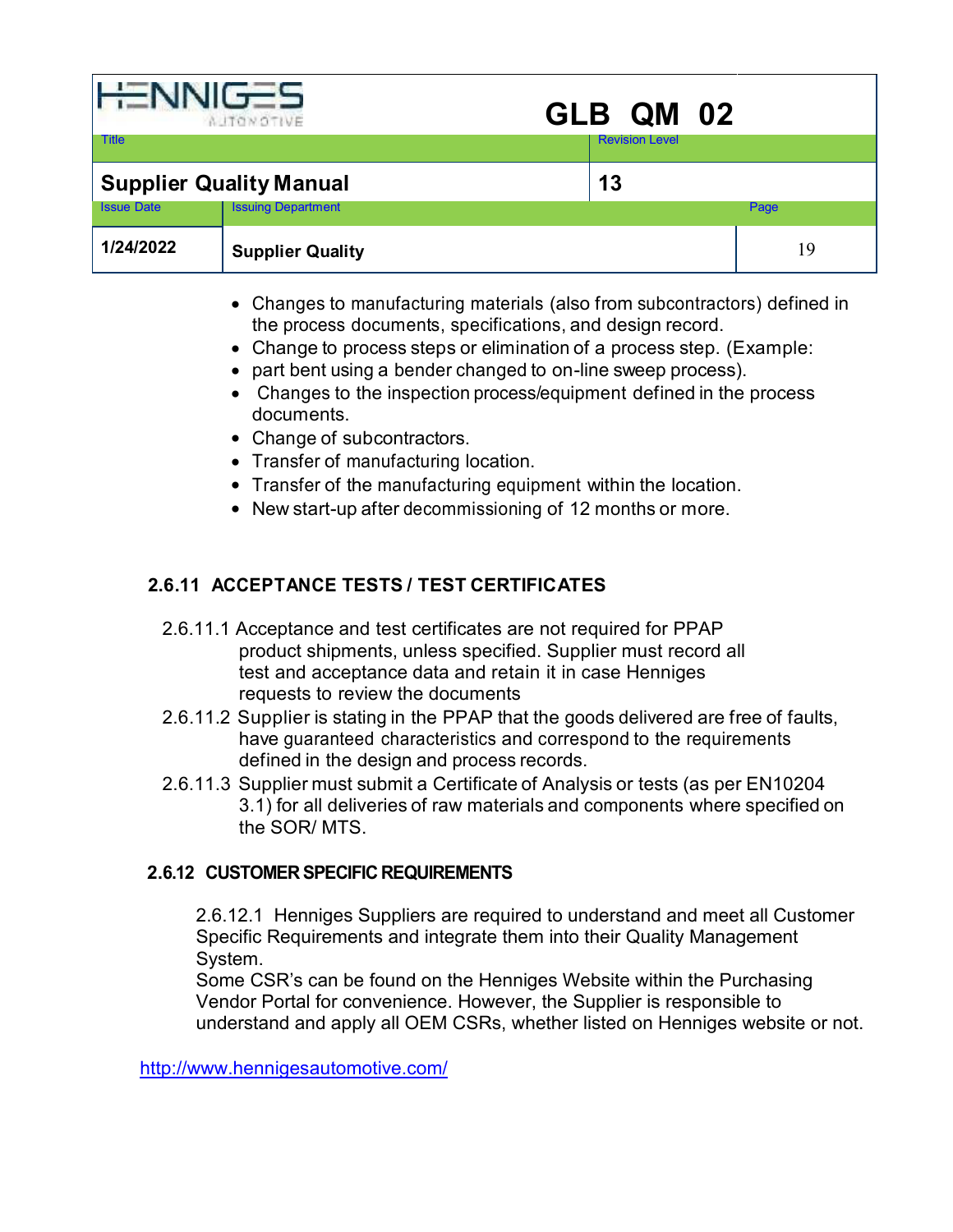| $G - 5$<br>GLB QM 02<br>A ITON OTIVE |                           |                       |      |
|--------------------------------------|---------------------------|-----------------------|------|
| <b>Title</b>                         |                           | <b>Revision Level</b> |      |
| <b>Supplier Quality Manual</b><br>13 |                           |                       |      |
| <b>Issue Date</b>                    | <b>Issuing Department</b> |                       | Page |
| 1/24/2022                            | <b>Supplier Quality</b>   |                       | 20   |

#### **2.7 SUPPLY CHAIN MANAGEMENT**

### **2.7.1 SUPPLIER COMMITMENT**

- 2.7.1.1 Henniges Purchasing will seek long term agreements and commitments with commodity suppliers to facilitate the cost reduction programs required by our customers. This may include rebates and future cost or price structuring based on specific volume levels or business percentages.
- 2.7.1.2 All long term and short-term commitments will be negotiated by Henniges Purchasing and documented. All Henniges facilities will be notified of any agreements.
- 2.7.1.3 Henniges has high expectations of all suppliers and will seek commitments with suppliers that have a strong commitment to quality improvement and cost savings by contract agreement.

### **2.7.2 SUPPLIER RISK AND DEVELOPMENT**

- 2.7.2.1 Supplier Quality Improvement Plans will be based on the supplier scorecard ratings, the risk levels are based on the criteria below:
	- Low Risk- No red score for a 12 month rolling period.
	- Medium Risk- Red score on the Supplier Scorecard up to 2 times in a rolling 12-month period.
	- High Risk- Red on the Supplier Scorecard 3 months in a row or 5 times in a rolling 12 month period.

2.7.2.2 Suppliers with a Medium or High risk on the risk assessment rating may be evaluated for improvement by the global supplier quality group. Improvement plan may include an audit of all processes and related documents or additional training. Improvement plan will be documented.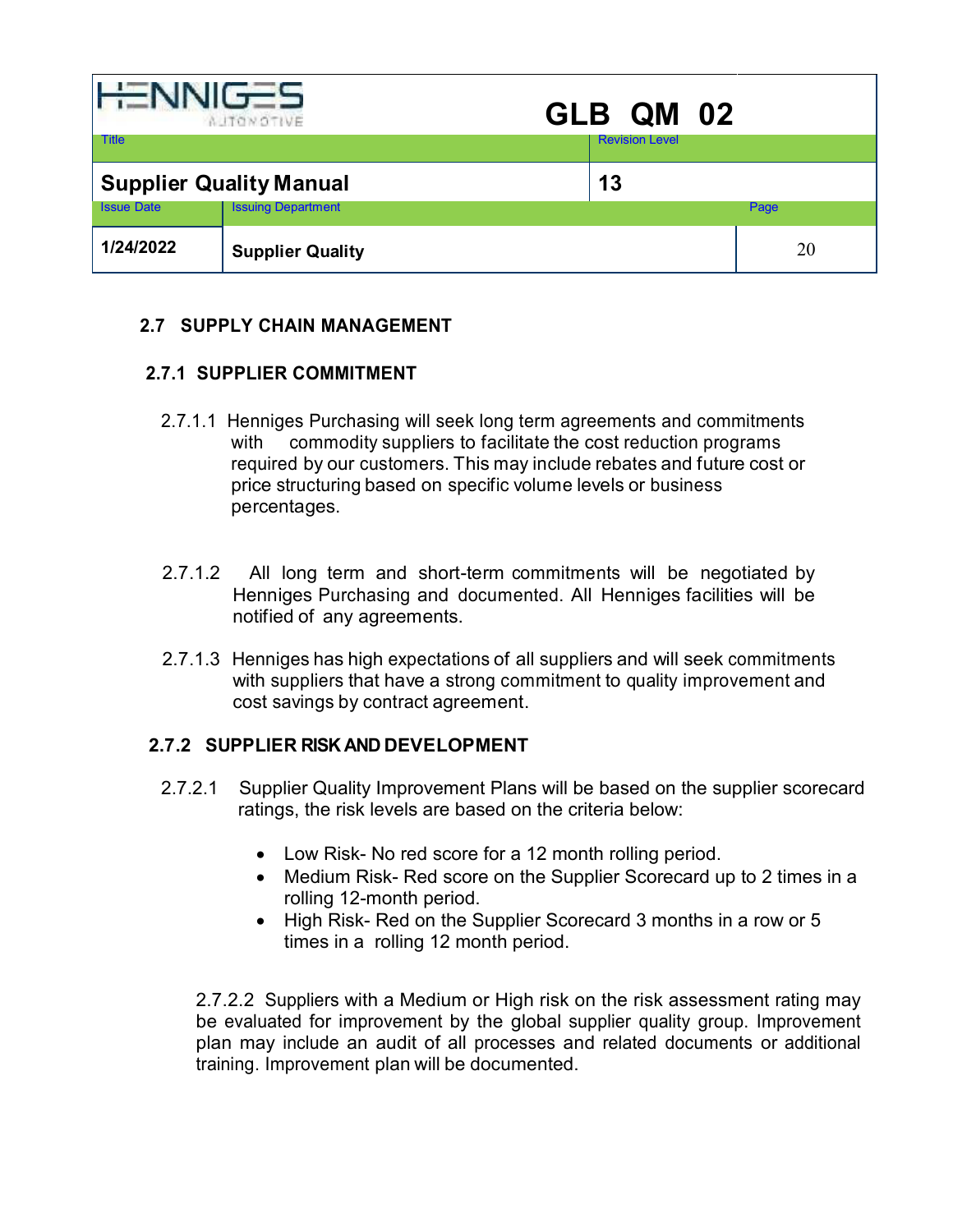| <b>HENNIGES</b>                | AUTOMOTIVE                | GLB QM 02             |      |
|--------------------------------|---------------------------|-----------------------|------|
| <b>Title</b>                   |                           | <b>Revision Level</b> |      |
| <b>Supplier Quality Manual</b> |                           | 13                    |      |
| <b>Issue Date</b>              | <b>Issuing Department</b> |                       | Page |
| 1/24/2022                      | <b>Supplier Quality</b>   |                       | 21   |

2.7.2.3 Suppliers with a High risk rating after improvement plan implementation may be evaluated for resourcing of product. Supplier quality and purchasing will jointly evaluate supplier for additional improvement or resource planning. If necessary, supplier shall help Henniges plan (bank build) and execute a resource plan.

- 2.7.2.4 Based on finite resources, Henniges will prioritize supplier quality improvement plans (QIP) based on supplier performance ratings and importance of the product or component to product quality and customer satisfaction.
- 2.7.2.5 A supplier QIP or controlled shipping may be initiated based on poor quality and delivery performance as the last step before possible product re- sourcing is approved. Suppliers with a monthly score of red for 3 consecutive months, or red 5 times in the last 12 months on the Henniges Supplier Scorecard must submit a QIP. Upper management meetings between Henniges and Supplier will be conducted on a quarterly basis to review the QIP progress.
- 2.7.2.6 Supplier QIPs may include support in quality systems, Lean Mfg, sixsigma, team oriented problem solving, etc.
- 2.7.2.7 Quality Management System development includes monitoring supplier process metrics (PPM, Premium Freight) and annual audits as required.
- 2.7.2.8 Supplier Quality issues that reach the customer (OEM) make supplier red on the Henniges scorecard.
- 2.7.2.9 Supplier short term development is monitored through 8D's. Supplier long term development is monitored through Supplier Assessment Audit and Quality Improvement plans.

### 2.7.3 CONTROLLED SHIPPING

2.7.3.1 Based on continued poor quality and/or delivery performance a supplier may be notified by Henniges that controlled shipping is required to protect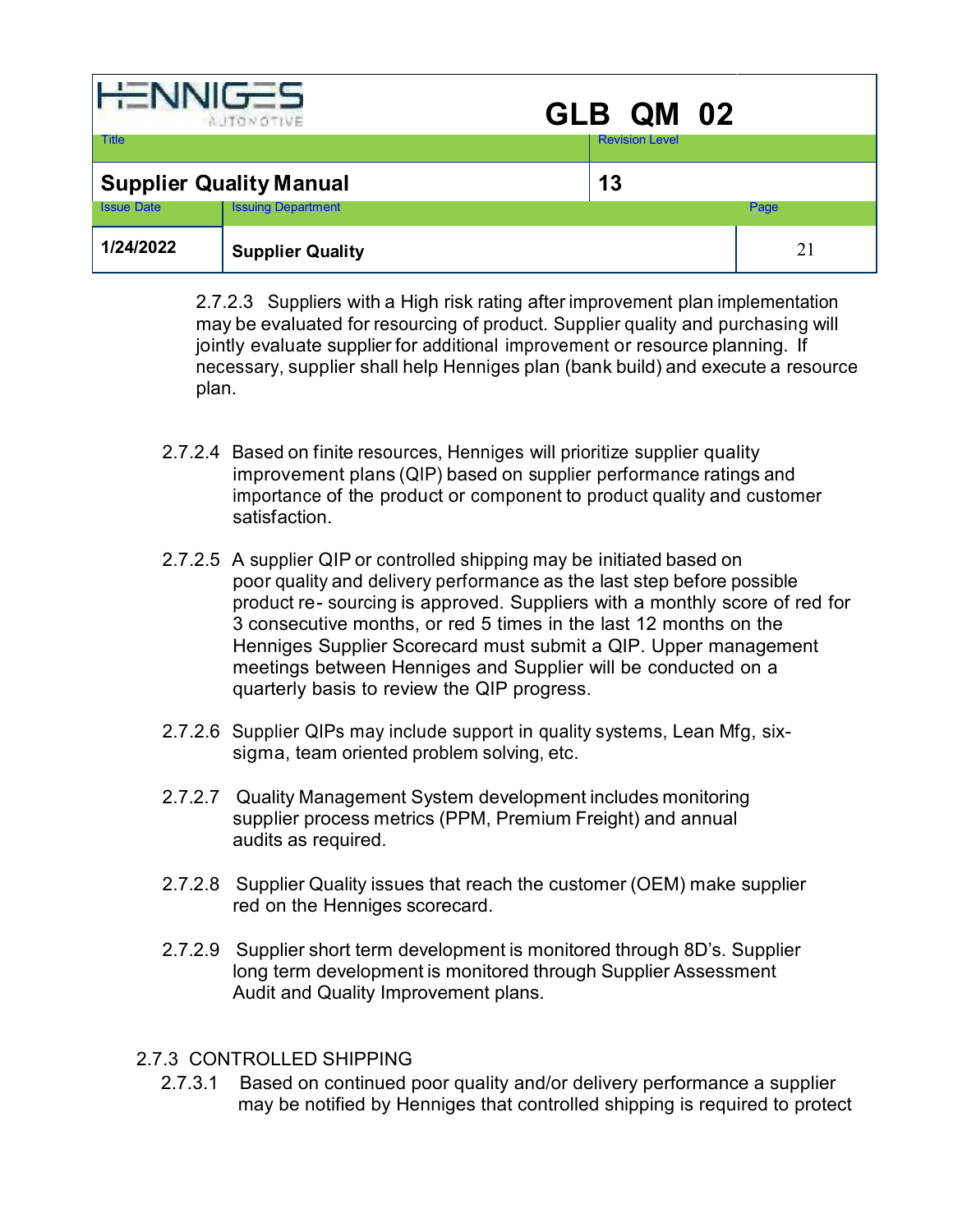| <b>HENNIGES</b><br>GLB QM 02<br>A ITON OTIVE |                           |                       |      |
|----------------------------------------------|---------------------------|-----------------------|------|
| <b>Title</b>                                 |                           | <b>Revision Level</b> |      |
| <b>Supplier Quality Manual</b>               |                           | 13                    |      |
| <b>Issue Date</b>                            | <b>Issuing Department</b> |                       | Page |
| 1/24/2022                                    | <b>Supplier Quality</b>   |                       | 22   |

Henniges and their customer from further problems. Henniges quality shall identify specific defect or concern to be controlled. All costs associated with controlled shipping due to a supplier quality issue will be charged back to supplier.

- 2.7.3.2 Controlled shipping (CS) has two levels:
- 2.7.3.2.1 Level CS-1

Supplier must identify specific personnel to monitor, measure, inspect and certify all product shipped to Henniges and identify all product that was inspected. A report must be generated that identifies the type and quantity of defects or problems that were found by the CS-1 inspection and provided to Henniges on a daily basis.

### 2.7.3.2.2 Level CS-2

Supplier must employ an independent third party to monitor, measure, inspect, and certify all products.All certified product must be marked and identified.A report must be generated and provided to Henniges on a daily basis that identifies the type and quantity of defects or problems that were found by the CS-2 inspection. Supplier must identify the CS-2 organization responsible to Henniges quality personnel. If supplier refuses to comply with CS-2 request then Henniges may set- up CS-2 at their facility and charge back costs to supplier. Henniges shall have the authority to approve/veto the CS2 provider selected by supplier.

2.7.3.3 A supplier will be removed from controlled shipping when inspection data shows a stable process for twenty production days for the specific defect or concern. Henniges quality personnel will review the data and current issues and if acceptable will remove supplier from controlled shipping.

### **2.8 SUPPLIER RATING / EVALUATION**

### **2.8.1 EVALUATION OF APPROVED SUPPLIERS**

2.8.1.1 The Henniges Plant Quality Manager is responsible for ensuring that supplier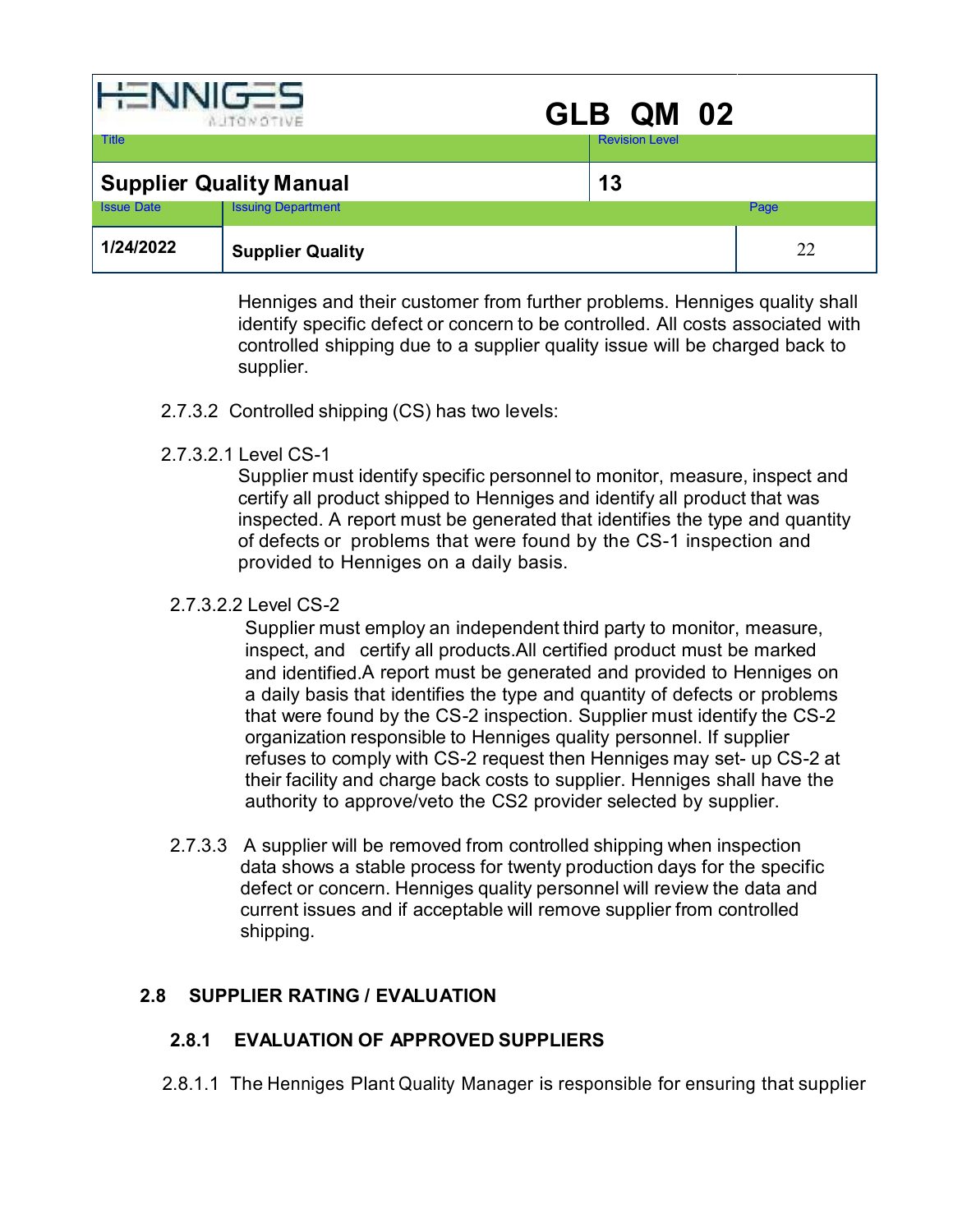|                                | A ITON OTIVE              | GLB QM 02             |      |
|--------------------------------|---------------------------|-----------------------|------|
| <b>Title</b>                   |                           | <b>Revision Level</b> |      |
| <b>Supplier Quality Manual</b> |                           | 13                    |      |
| <b>Issue Date</b>              | <b>Issuing Department</b> |                       | Page |
| 1/24/2022                      | <b>Supplier Quality</b>   |                       | 23   |

performance information is documented each month for his/her facility. Corporate supplier quality group is responsible for reviewing and summarizing data from all facilities.

- 2.8.1.2 Supplier performance shall be monitored for performance through the following indicators:
	- A- DELIVERY PERFORMANCE INCLUDING PREMIUM FREIGHT (35 POINTS).

100% ON-TIME DELIVERY IS REQUIRED.

Shipment Violation: Expedited Shipment, over/under Shipment missing paperwork, incorrect mode, incorrect carrier, missing ASN, late ASNs, missing barcode labels, barcode labels that will not scan or with incorrect data, supplier portal issue, USMCA Certificate of Origin not submitted timely,  $etc$ ) = -3 Pt Deduction per Incident.

B - Delivered product quality (PPM) (40 Points).

- $0 25$  PPM = 40 Pts
- 26 100 PPM = 35 Pts.
- $101 200$  PPM = 30 Pts.
- $201 300$  PPM = 25 Pts.
- $301 400$  PPM = 20 Pts.
- 401 500 PPM = 15 Pts.
- $501 700$  PPM = 10 Pts.

 $701 + PPM = 0$  Pts.

#### **Bulk suppliers are scored by percentage (not PPM).**

Green: <0.5% Yellow: 0.5 – 1.0% Red: >1.0%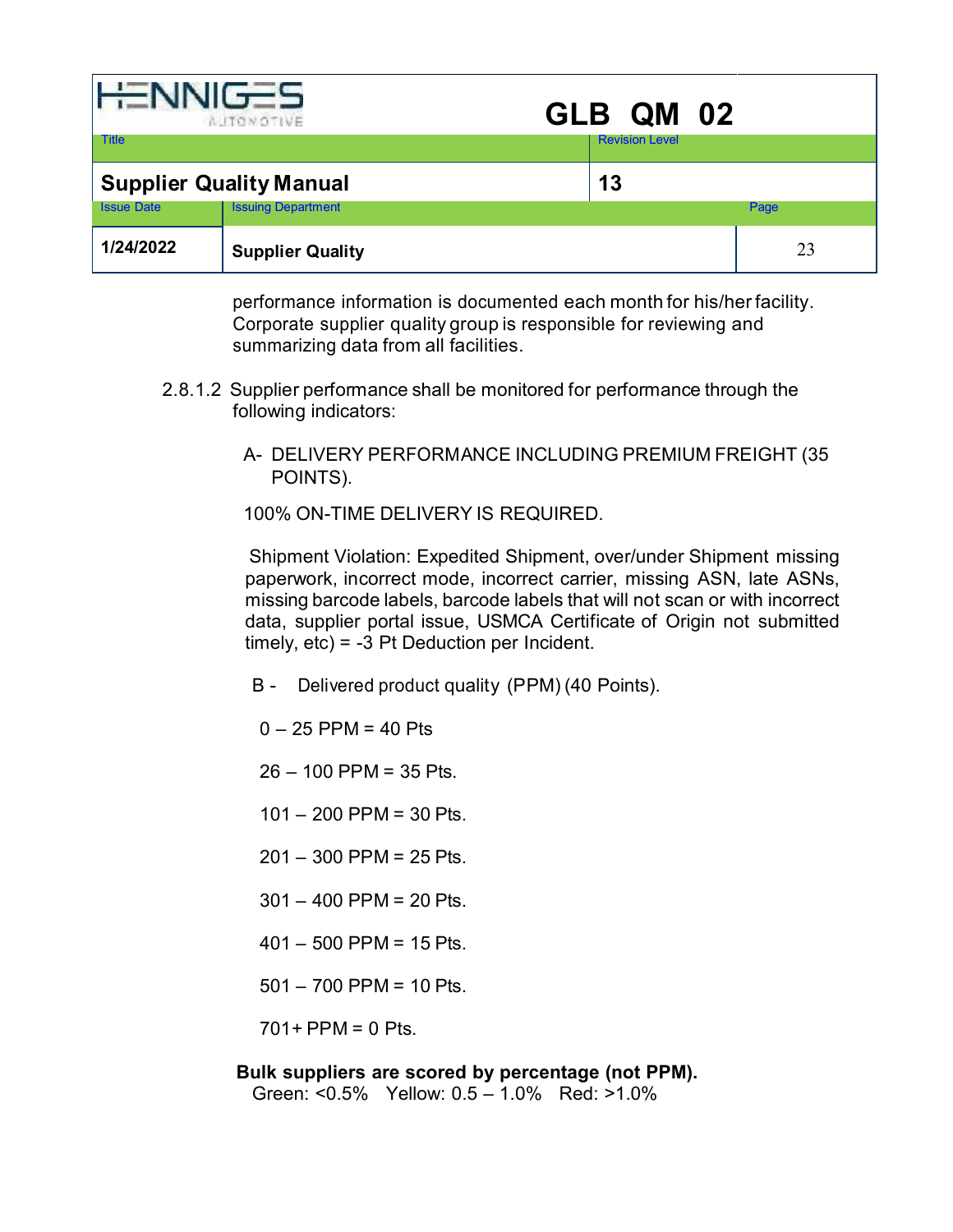|                                | AUTOMOTIVE                | GLB QM 02             |      |
|--------------------------------|---------------------------|-----------------------|------|
| <b>Title</b>                   |                           | <b>Revision Level</b> |      |
| <b>Supplier Quality Manual</b> |                           | 13                    |      |
| <b>Issue Date</b>              | <b>Issuing Department</b> |                       | Page |
| 1/24/2022                      | <b>Supplier Quality</b>   |                       | 24   |

C- Lack of response to 8D requests or issues (5 Points).

- D- Premium Freight (5 Points).
- E- Late or Incomplete PPAP (5 Points).

 F- Customer Disruption (10 Points)- Any Customer Disruption turns the whole Scorecard Red.

- 2.8.1.3 Suppliers with a GREEN, YELLOW, OR RED rating on the Supplier Scorecard may be evaluated for improvement based on a single event such as customer disruptions, field returns, and/or quality issues.
- 2.8.1.6 The Suppliers will be rated as follows on the Henniges Supplier Scorecard:

Green- 80-100 points Yellow- 70-79 Red- ≤69

### **2.8.2 SUPPLIER CORRECTIVE ACTION / CHARGE BACK / DEBIT**

### 2.8.2.1 SUPPLIER PRODUCT SHIPPED TO HENNIGES FACILITIES

- 2.8.2.1.1 In the event that non-conforming material is received by Henniges. Supplier is required to take immediate containment action (< 24 Hrs.). Supplier must provide a detailed problem solving analysis and 8D (per GLB QM-02-1) within 10 business days or longer if a plan is in place as agreed upon between supplier and Henniges Quality. If required, the specific OEM format will be used to document the permanent corrective action.
- 2.8.2.1.2 Costs incurred by Henniges due to poor product quality, nonconforming product, and delivery based on contractual requirements will be charged back to supplier.
- 2.8.2.1.3 Henniges will debit supplier for all non-conforming or rejected material received and the cost to ship the products back to supplier, if required.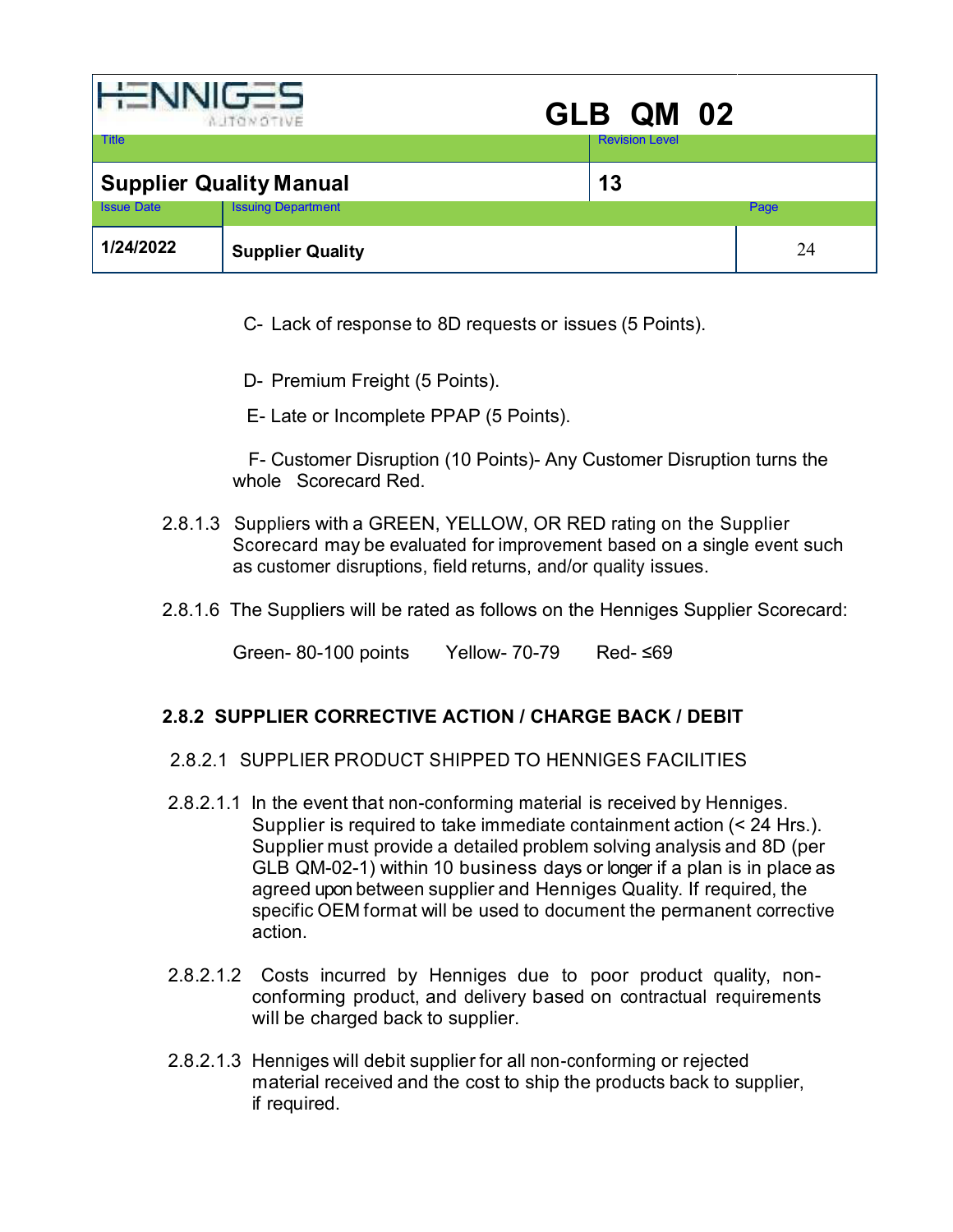| <b>HENNIGES</b><br>GLB QM 02<br>A ITON OTIVE |                                      |                       |      |
|----------------------------------------------|--------------------------------------|-----------------------|------|
| <b>Title</b>                                 |                                      | <b>Revision Level</b> |      |
|                                              | <b>Supplier Quality Manual</b><br>13 |                       |      |
| <b>Issue Date</b>                            | <b>Issuing Department</b>            |                       | Page |
| 1/24/2022                                    | <b>Supplier Quality</b>              |                       | 25   |

- 2.8.2.1.4 If product sorting is required, Henniges expects supplier to sort their product. If Henniges is in a shutdown situation they will sort immediately and charge back sorting costs to supplier.
- 2.8.2.1.5 Special circumstance or unusual situations will be handled on a case-bycase basis through purchasing.
- 2.8.2.1.6 Henniges facilities may have different forms, process steps and charges based on their internal returned material or supply management process. Management Fee charges will be defined and documented by each facility.

#### 2.8.2.2 SUPPLIER PRODUCT SHIPPED DIRECTLY TO THE CUSTOMER

2.8.2.2.1 If Henniges receives a rejection from the customer on a supplied product. The supplier is fully responsible for the following costs:

> Henniges travel costs to attend meetings at the customer facility to correct or support a quality or delivery issue.

All costs related to Controlled Shipping Level CS-1 and/or Controlled Shipping Level CS-2 per OEM requirements.

All customer debits for line stoppage, sorting, replacement of parts, expedited shipments, and other charges incurred because of an issue with suppliers product.

Management Fee for returned material or supply management process defined by the responsible Henniges Facility.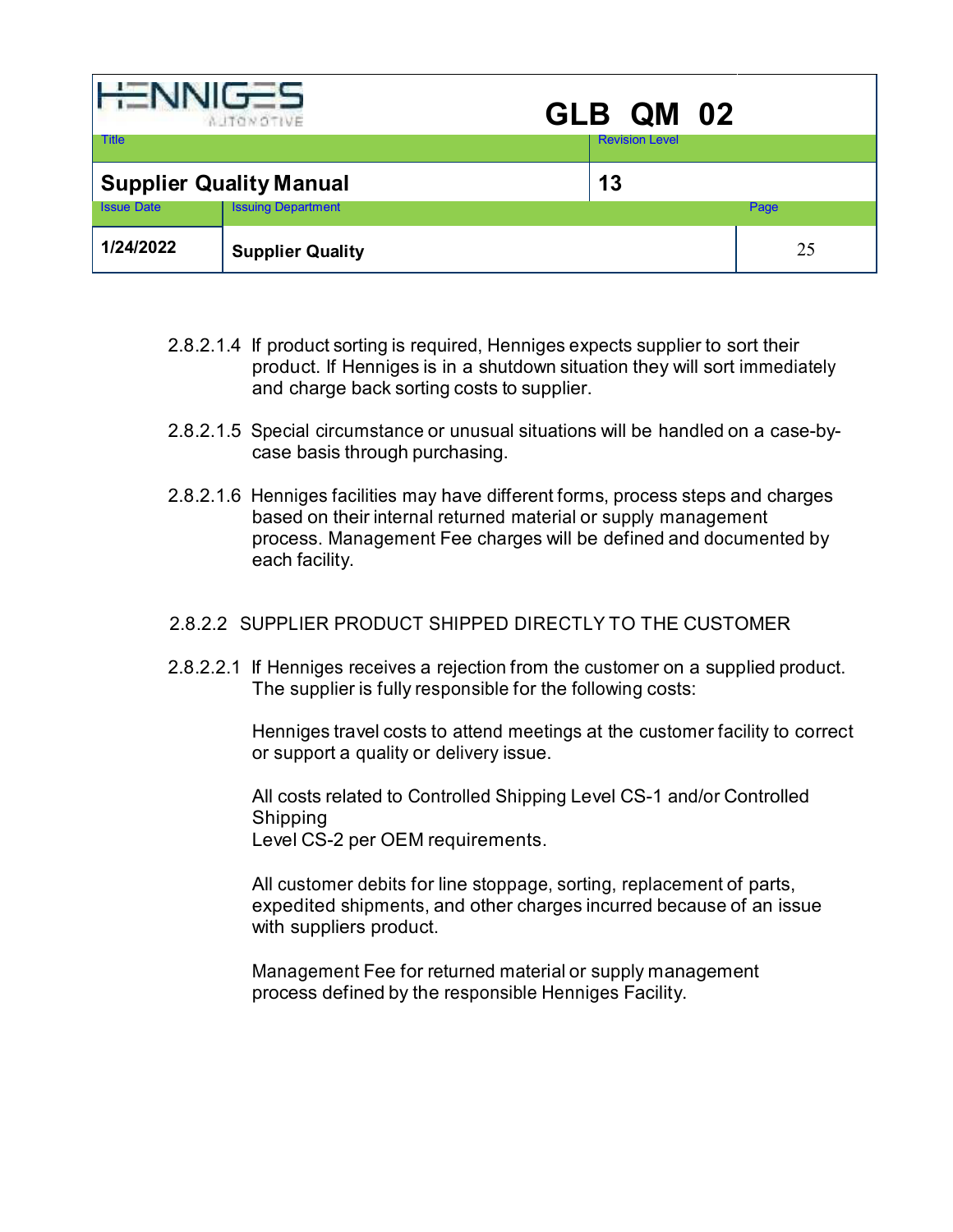| <b>HENNIGES</b><br>GLB QM 02<br>AUTOMOTIVE |                           |                       |      |
|--------------------------------------------|---------------------------|-----------------------|------|
| <b>Title</b>                               |                           | <b>Revision Level</b> |      |
| <b>Supplier Quality Manual</b>             |                           | 13                    |      |
| <b>Issue Date</b>                          | <b>Issuing Department</b> |                       | Page |
| 1/24/2022                                  | <b>Supplier Quality</b>   |                       | 26   |

## **2.8.3 PRODUCT / SUPPLIER RE-SOURCING**

- 2.8.3.1 If a supplier continues to have quality or delivery issues with Henniges, re- sourcing of that product to a different supplier will be considered. Suggested suppliers must be approved or have a Quality Rating >80 prior to award of business.
- 2.8.3.2 Upon request, supplier shall provide a detailed list of Henniges owned tooling and gauges along with specific capital equipment attached to the tooling to complete the current process.
- 2.8.3.3 Supplier is required to provide additional product up to the contract and additional 25% quantity to build the required product bank to protect product availability and quality to the customer.
- 2.8.3.4 Upon re-source approval, purchasing will issue formal re-source notification to the current supplier along with the specific timing of the tool move based on the re-source plan.
- 2.8.3.5 Henniges will witness the transfer of tooling and gauges and address any issues or concerns that may arise during the process.
- 2.8.3.6 Henniges quality will follow the re-source through plant trials and PPAP of the product and process at the new supplier.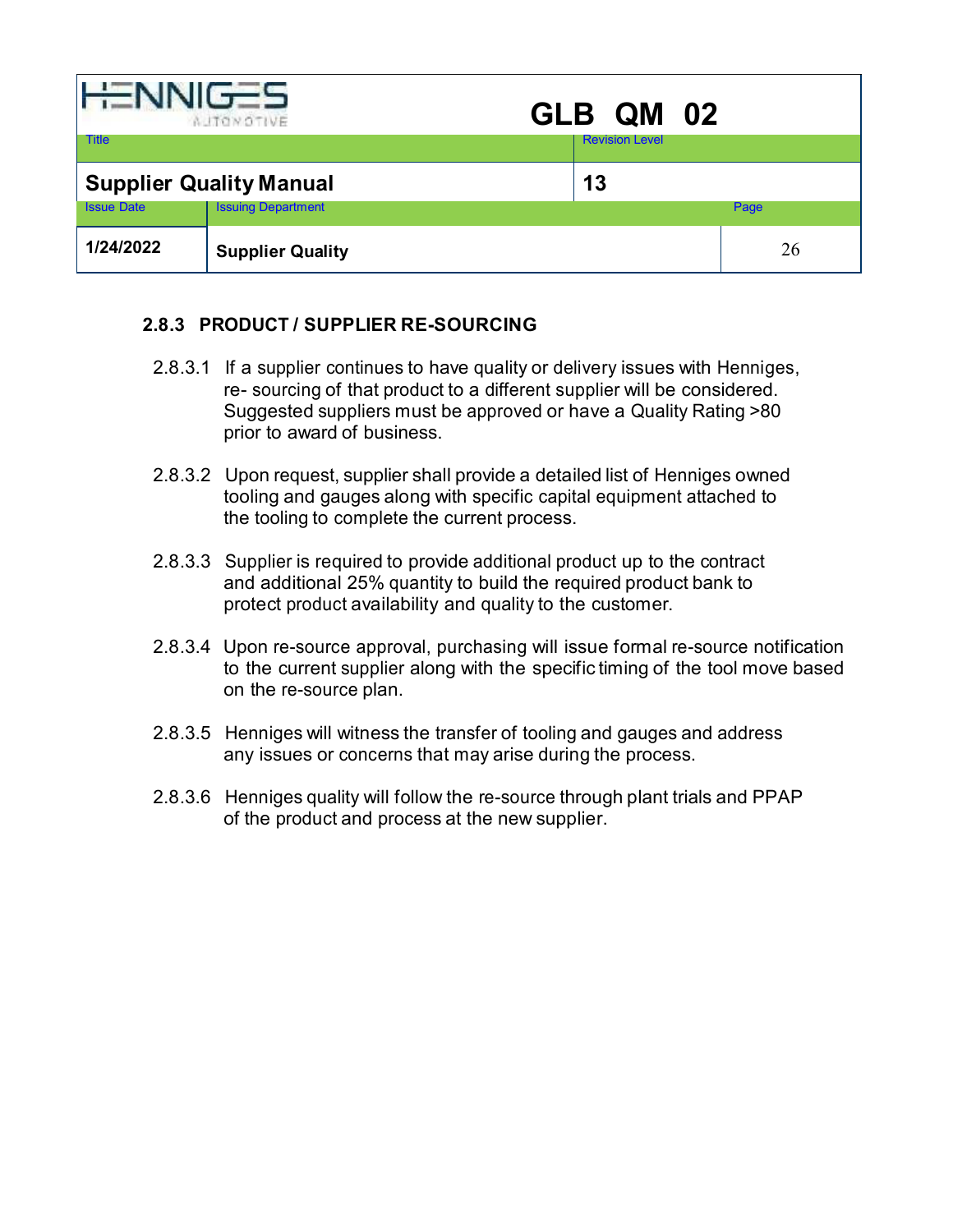| <b>HENNIGES</b><br>GLB QM 02<br>AUTOMOTIVE |                           |                       |      |
|--------------------------------------------|---------------------------|-----------------------|------|
| <b>Title</b>                               |                           | <b>Revision Level</b> |      |
| <b>Supplier Quality Manual</b><br>13       |                           |                       |      |
| <b>Issue Date</b>                          | <b>Issuing Department</b> |                       | Page |
| 1/24/2022                                  | <b>Supplier Quality</b>   |                       | 27   |

## **2.9 SUPPLIER ESCALATION PROCESS**

#### **2.9.1 Plant Level**

Plant quality Engineer contacts supplier for problem resolution by issuing a Supplier Corrective Action Report. The QE or Materials Department performs a follow up with supplier by email or phone if supplier does not meet the requirements of (GLB QM-02-1 Henniges SCAR-8D-Chargeback form).If the QE or Materials Department does not get resolution through emails or phone calls, a conference call needs to be scheduled with supplier. If there is no resolution the Plant QE or Materials Department escalates the issue

to the corporate Supply Quality Engineer.

## **2.9.2 Corporate Supply Quality Engineer**

Corporate SQE contacts supplier for problem resolution, reference section 2.7.2 in this manual for supplier development details. If there are no resolutions, the SQE escalates the issue to the Commodity Manager.

Other Corporate SQE escalation measures includes the following:

2x consecutive audit ratings at level C or B

Suppliers with D characteristic for Volkswagen does not retain the records of D/TLD within 12 months

Lack of provision of following documents in case of urgency - report from process audit, report from audit D/TLD or no provision of information on the product safety representative, regarding its changes

Changes necessary for re-sampling pursuant to VDA 2 or PPAP are not notified

Sampling refused in assessment or conforming with reservation at third and further assessment

Non-conforming two-days production or R&R

### **2.9.3 Commodity Manager**

Commodity Manager contacts supplier for problem resolution, and/ or escalates the issue to the Director of Purchasing.

Supplier could be invited to Henniges Automotive for a meeting where supplier must present the analysis / corrective actions / preventive actions for improvement. Henniges normally invites the Supplier's Quality Manager, Key Account Manager and General Manager/ Owner.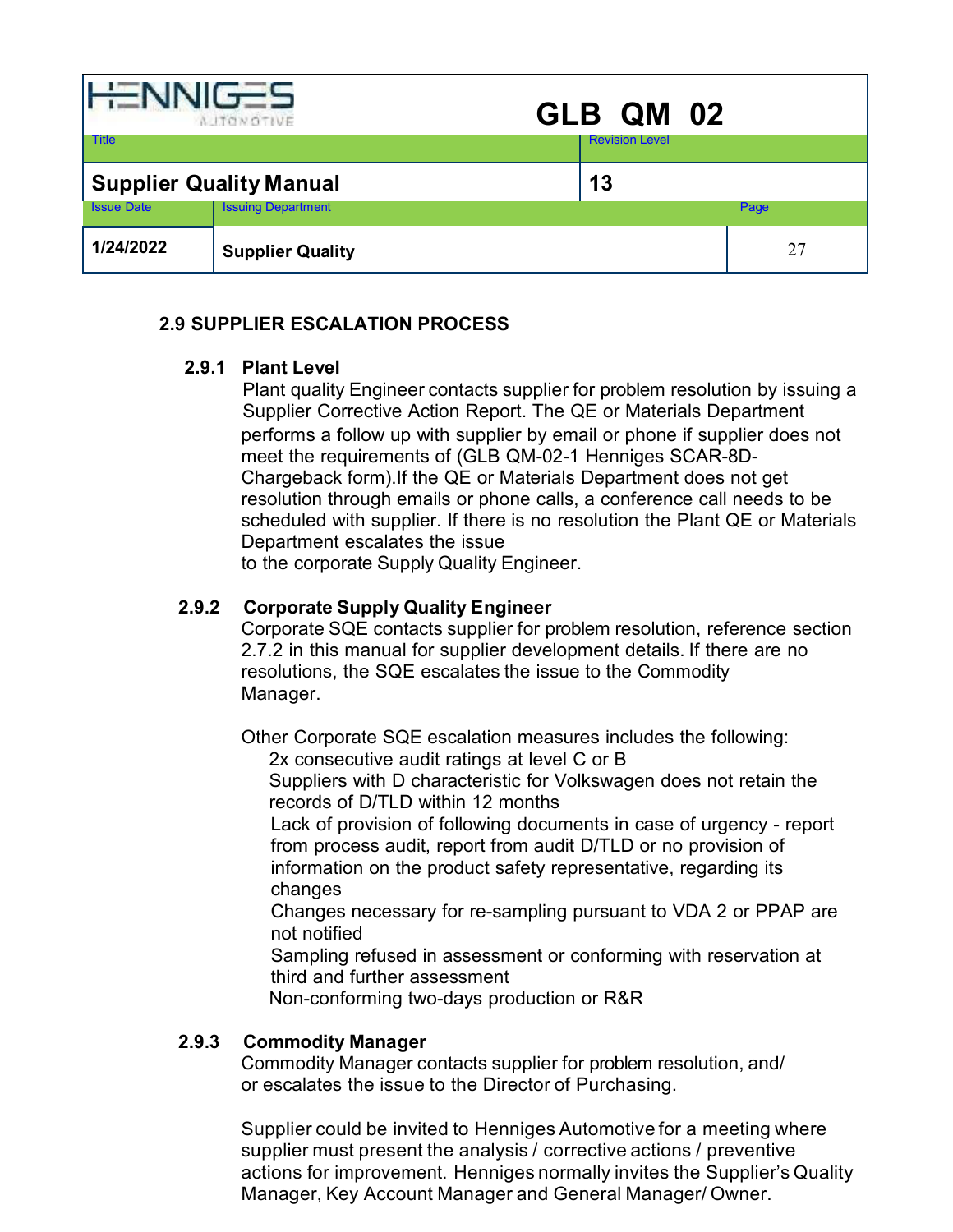|                   | A ITON OTIVE                   | GLB QM 02             |      |
|-------------------|--------------------------------|-----------------------|------|
| <b>Title</b>      |                                | <b>Revision Level</b> |      |
|                   | <b>Supplier Quality Manual</b> | 13                    |      |
| <b>Issue Date</b> | <b>Issuing Department</b>      |                       | Page |
| 1/24/2022         | <b>Supplier Quality</b>        |                       | 28   |

### **2.9.4 Vice President/ Director or Purchasing**

Director of Purchasing contacts supplier for resolution, and/ or escalates the issue to the VP of Quality.

| <b>Revision</b> | <b>Changes Made:</b>                                                                                                                                                                                                                                                                                                                                                                                                  | Date:    |
|-----------------|-----------------------------------------------------------------------------------------------------------------------------------------------------------------------------------------------------------------------------------------------------------------------------------------------------------------------------------------------------------------------------------------------------------------------|----------|
| 01              | Original GDX Manual updated to Henniges<br>Requirements and Henniges Numbering and Format                                                                                                                                                                                                                                                                                                                             | 10/28/08 |
| 02              | Updated to ISO 9001:2008 and ISO/TS 16949:2009<br>2.2.2 - Updated to ISO 9001:2008 and ISO/TS 16949:2009<br>2.2.6 - Updated to ISO/TS 16949:2009<br>2.6.3.1 - Changed ECAP to Equipment SOR<br>2.6.3.3 - Changed ECAP to Equipment SOR<br>2.6.3.4 – Added supplier must support additional ownership marking with<br>photographs to new OEM requirements<br>2.6.5.4 – Added see 2.6.3.4 for additional identification | 10/14/09 |
| 03              | Revised 2.8.1.1, score deduction for Shipping Violations to -3, was -5. Also<br>added in 100% on-time delivery is required. Expanded types of Shipping<br>Violations.<br>Approvers changed from Tom Waterstradt to Nick Shebib.<br>Updated Contact name and numbers for questions.                                                                                                                                    | 7/11/12  |
| 04              | Approvers changed from Nick Shebib to Steve Hollatz.<br>Updated Contact name and numbers for questions.                                                                                                                                                                                                                                                                                                               | 3/8/17   |
| 05              | 2.2.2 and 2.2.6 Added IATF 16949: 2016<br>Approvers changed from Steve Hollatz to Michael Sharp<br>Updated Contact name and numbers for questions.<br>2.9 Added Supplier Escalation Process.<br>2.4.1 Added proactive supplier assessments.                                                                                                                                                                           | 3/2/18   |
| 06              | Added section 2.6.9.5 and 2.6.9.6. added link to 8d form (GLB QM-02-01 form)                                                                                                                                                                                                                                                                                                                                          | 3/28/18  |
| 07              | Added 2.2.7 MMOG/LE requirement.<br>Remove ISO/TS 16949:2009 Section 2.2                                                                                                                                                                                                                                                                                                                                              | 6/3/19   |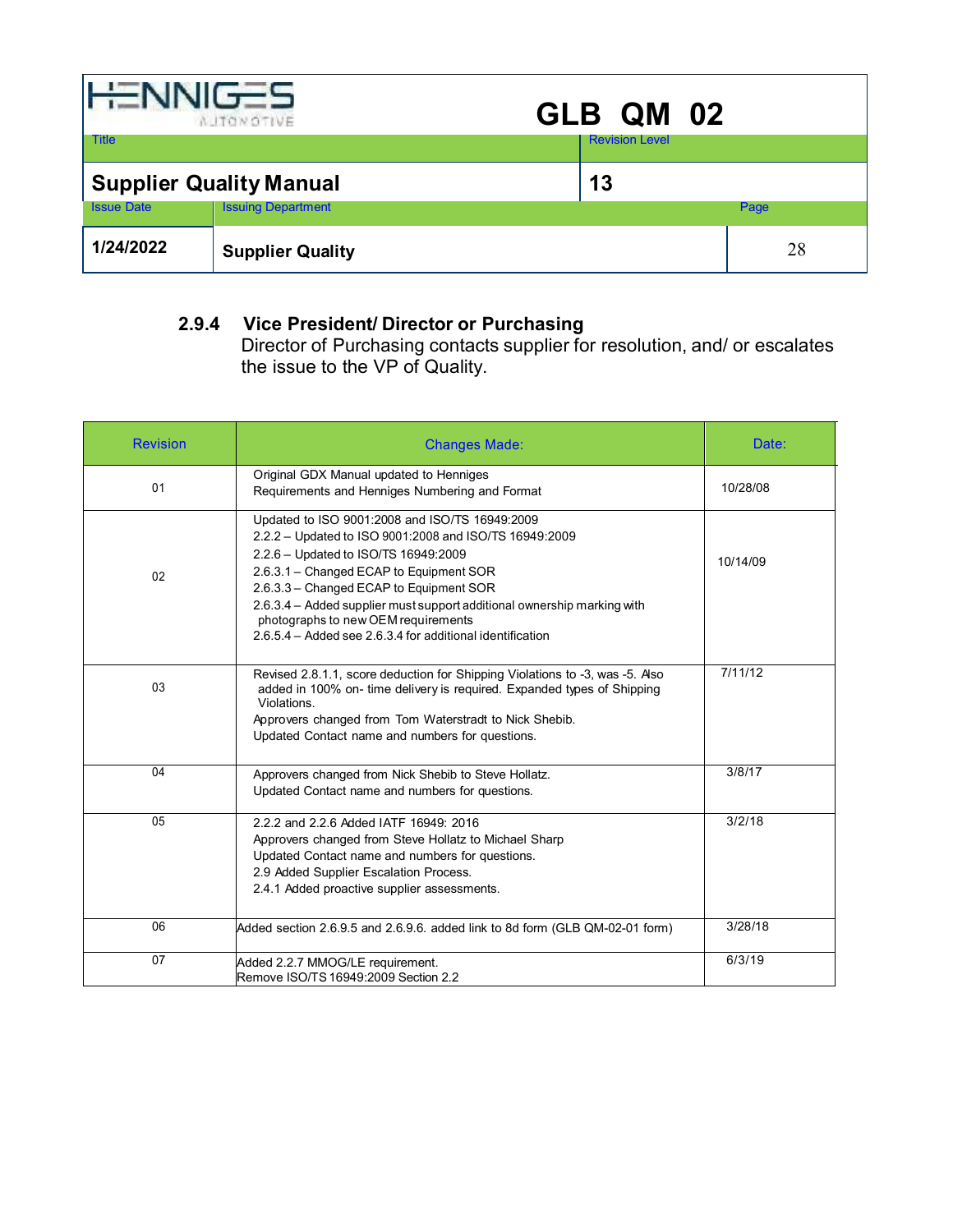| <b>HENNIGES</b><br>A ITON OTIVE |                           | GLB QM 02                                                                     |        |  |
|---------------------------------|---------------------------|-------------------------------------------------------------------------------|--------|--|
| l Title                         |                           | <b>Revision Level</b>                                                         |        |  |
| <b>Supplier Quality Manual</b>  |                           | 13                                                                            |        |  |
| <b>Issue Date</b>               | <b>Issuing Department</b> |                                                                               | Page   |  |
| 1/24/2022                       | <b>Supplier Quality</b>   |                                                                               | 29     |  |
| 08                              |                           | NOTE: This document (GLB QM 02) replaces the Henniges Europe Supplier Quality | 9/4/19 |  |

| 08 | NOTE: This document (GLB QM 02) replaces the Henniges Europe Supplier Quality<br>Manual (HQ-P02-008).<br>$1.2 -$ Updated the Scope<br>1.4.2 - Add abbreviations: SCAR, SPPS, QR, NCT<br>Updated ISO 9001 to 2015<br>Added 2.2.8 PSB<br>2.4.5 - Added Addendum Europe<br>2.5.2 – Removed overall rating from table.<br>2.6.1.1 - Added: and customer specific requirements where applicable (i.e. VDA<br>2, Formel Q, BIQS, etc.).<br>2.6.1.8 - Added: and customer specific requirements where applicable (i.e. VDA<br>2, Formel Q, BIQS, etc.).<br>2.6.2.5 - Replaced RPN with risk.<br>2.6.2.6 - Replaced SC/CC with special characteristic<br>2.6.2.7 - Added: and after changeover<br>2.6.2.9 - Added: Safe launch measures (i.e. GP12, GLB WI 05, etc.) are<br>2.6.2.10 - Added Addendum Europe<br>2.6.3.1 – Added: and other OEM customer specific requirements where<br>applicable.<br>2.6.4.3 - Replaced non-PPAP with preproduction. Added: and parts; must follow<br>customer specific requirements where applicable.<br>2.6.5.1 - Added: or national equivalent<br>2.6.9.2 - Added Addendum Europe<br>2.6.9.5 - Added: GLB WI 05<br>$2.6.9.7 - This section is new.$<br>2.6.10.1 - Added: must provide advanced notice to Henniges<br>$2.6.11.3 -$ This section is new.<br>2.6.7.2 - Changed wording; added GLB QM 02-2 & OEM packaging form.<br>2.7.3.2.1 - Added: and provided to Henniges on a daily basis. | 9/4/19    |
|----|---------------------------------------------------------------------------------------------------------------------------------------------------------------------------------------------------------------------------------------------------------------------------------------------------------------------------------------------------------------------------------------------------------------------------------------------------------------------------------------------------------------------------------------------------------------------------------------------------------------------------------------------------------------------------------------------------------------------------------------------------------------------------------------------------------------------------------------------------------------------------------------------------------------------------------------------------------------------------------------------------------------------------------------------------------------------------------------------------------------------------------------------------------------------------------------------------------------------------------------------------------------------------------------------------------------------------------------------------------------------------------------------------------------------------|-----------|
|    | 2.7.3.2.2 - Added: and provided to Henniges on a daily basis. Added: Henniges<br>shall have the authority to approve/veto the CS2 provider selected by supplier.<br>$2.8.1.3$ – Replaced 80 -100 with A, B or C<br>$2.8.1.4$ – Replaced 80 with B<br>$2.8.1.5$ – Replaced below 80 with C                                                                                                                                                                                                                                                                                                                                                                                                                                                                                                                                                                                                                                                                                                                                                                                                                                                                                                                                                                                                                                                                                                                                 |           |
| 09 | 2.7.2.1 thru 2.7.2.3 - Replaced supplier development terminology with QIP.<br>2.7.2.2 - Added "Suppliers with a monthly score of red for 3 consecutive months, or<br>red 5 times in the last 12 months, on the Henniges Supplier Scorecard must submit<br>a QIP. Upper management meetings between Henniges and supplier will be<br>conducted on a quarterly basis to review the QIP progress."<br>2.8.1.1 Added "The Henniges Plant Quality Manager is responsible for ensuring that<br>supplier performance information is documented each month for his/her<br>facility. Corporate supplier quality group is responsible for reviewing and<br>summarizing data from all facilities."<br>2.8.1.2 Changed 10 points to 5 points. Added Bulk Supplier criteria.<br>2.8.1.3 Removed "Henniges will provide supplier rating to each supplier at a<br>minimum of once per year."<br>2.9.1 Added "or Materials Department".<br>2.9.2 Removed "the SQE performs follow ups, which may include conference calls,<br>supplier visits and Quality Improvement Plan". Replaced with "reference section<br>2.7.2 in this manual for supplier development details".<br>2.7.2.7- Added                                                                                                                                                                                                                                                | 2/26/2020 |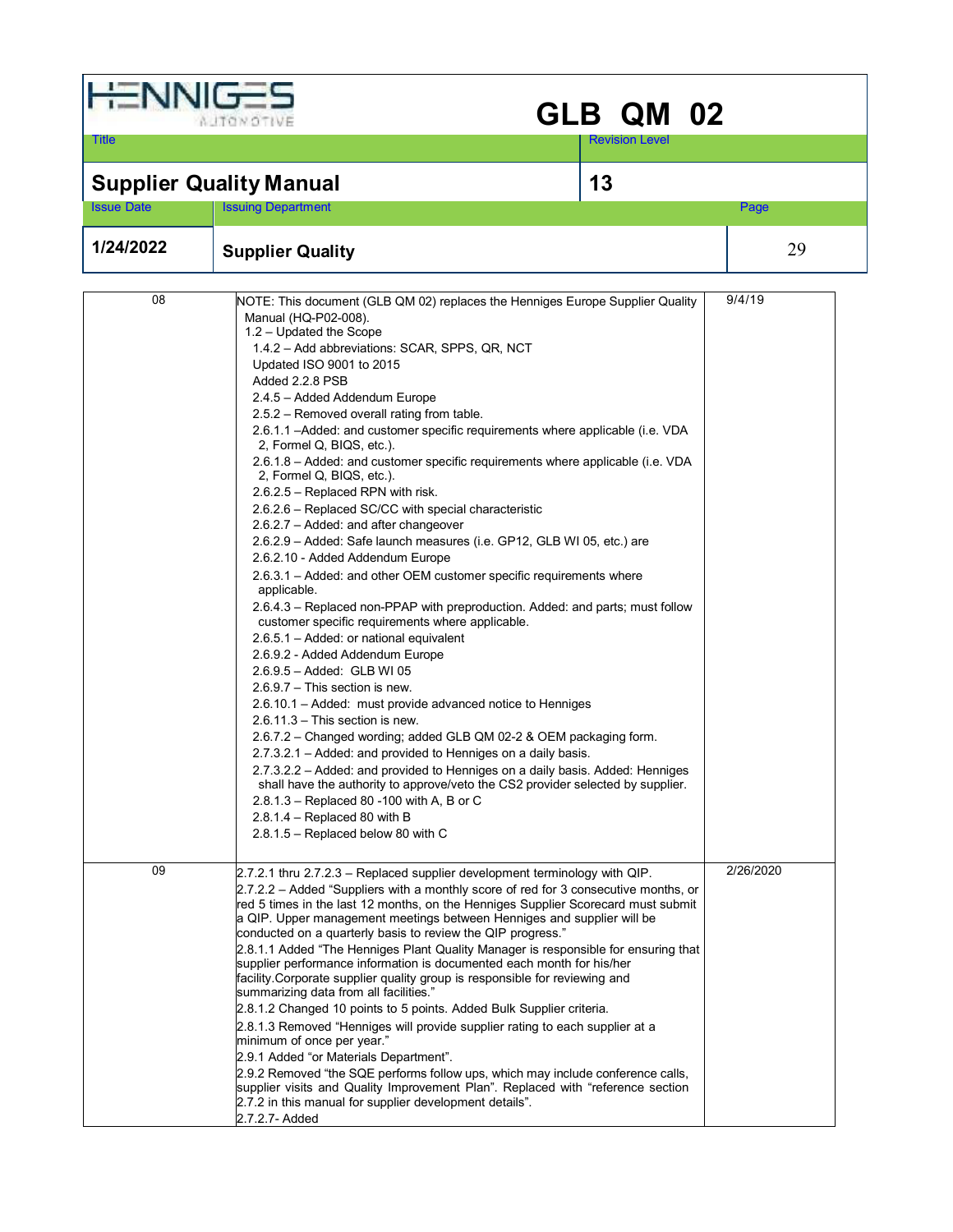| <b>NNIG</b>       | <b>AUTOMOTIVE</b>                                                                                                                                                                                                                                                                                                                                                                                                                                                                                                                                                                                                                                                                                                                                                                                                                                                                                                          | GLB QM 02             |         |
|-------------------|----------------------------------------------------------------------------------------------------------------------------------------------------------------------------------------------------------------------------------------------------------------------------------------------------------------------------------------------------------------------------------------------------------------------------------------------------------------------------------------------------------------------------------------------------------------------------------------------------------------------------------------------------------------------------------------------------------------------------------------------------------------------------------------------------------------------------------------------------------------------------------------------------------------------------|-----------------------|---------|
| Title             |                                                                                                                                                                                                                                                                                                                                                                                                                                                                                                                                                                                                                                                                                                                                                                                                                                                                                                                            | <b>Revision Level</b> |         |
|                   | <b>Supplier Quality Manual</b>                                                                                                                                                                                                                                                                                                                                                                                                                                                                                                                                                                                                                                                                                                                                                                                                                                                                                             | 13                    |         |
| <b>Issue Date</b> | <b>Issuing Department</b>                                                                                                                                                                                                                                                                                                                                                                                                                                                                                                                                                                                                                                                                                                                                                                                                                                                                                                  |                       | Page    |
| 1/24/2022         | <b>Supplier Quality</b>                                                                                                                                                                                                                                                                                                                                                                                                                                                                                                                                                                                                                                                                                                                                                                                                                                                                                                    |                       | 30      |
| 10                | 2.2.3- Added Designated key suppliers<br>2.2.6- Updated wording per GM CSR for Designated Small Suppliers<br>2.2.7- Added wording<br>2.5.1- Updated New Supplier procedure<br>2.5.2- Updated Approved Supplier selection.<br>2.5.3- Added ASL access in Plex.<br>2.6.2.6- Removed annual PPAP and changed Capability annually to every 3 years.<br>2.6.2.8- Removed Annual PPAP including a full part layout<br>2.6.9.7- Changed Annual to every 3 years<br>2.6.7.2- Updated wording<br>Removed Grant McComb and added Thiago Calin as contact at the end of the<br>manual.<br>Added GLB QM 02-3 Supplier Profile and Self-Assessment to Reference documents                                                                                                                                                                                                                                                               |                       | 10/9/20 |
| 11                | 1.2- Added note in the scope of the document: Customer Specific Requirements in<br>addition to ISO 9001 and IATF 16949 requirements shall be met by the supplier.<br>1.4- Added Bulk Material definition.<br>2.4.6- Added BMW Requalification Audit<br>2.5.4- Added (VDA 6.3 Potential Analysis Audit)<br>2.6.1.2- Added "Suppliers are required to understand and meet all CSR's."<br>2.6.1.9- Added Run at Rate CSR criteria.<br>2.6.1.9- Added note for bulk suppliers.<br>2.6.9.7- Added CSR superceded SQM, ISO9001 and IATF 16949 requirements.<br>2.6.9.7- Added Layout Inspection definition.<br>2.7.2.1- Added Supplier risk criteria.<br>2.8.1.3- Changed A,B,C to Green, Yellow, Red and "on the supplier scorecard"<br>2.8.1.4- Changed wording to "a Medium or High risk on the risk assessment rating"<br>2.8.1.5- Changed 'C" to "a high risk".<br>2.7.2.7- Added wording " and Quality Improvement plans." |                       | 1/15/21 |
| 12                | 2.5.3.2.1.1- Added wording Raw Material - Building Products + Raw Material- Bulk<br>2.2.5.3.1.2- Updated Graphic to match wording in 2.2.5.3.2.1.2<br>2.6.9.7- Added European Re- qualification requirement.<br>2.2.7 Removed- Pass Through Supplier's must complete an annual MMOG/LE<br>self-assessment form per OEM specific requirements. Evidence of completed<br>self-assessment form must be available upon request no later than July of each                                                                                                                                                                                                                                                                                                                                                                                                                                                                      |                       | 7/6/21  |

calendar year.

2.8.1.2- Added Customer Disruption. -Removed Thiago Calin from Contact List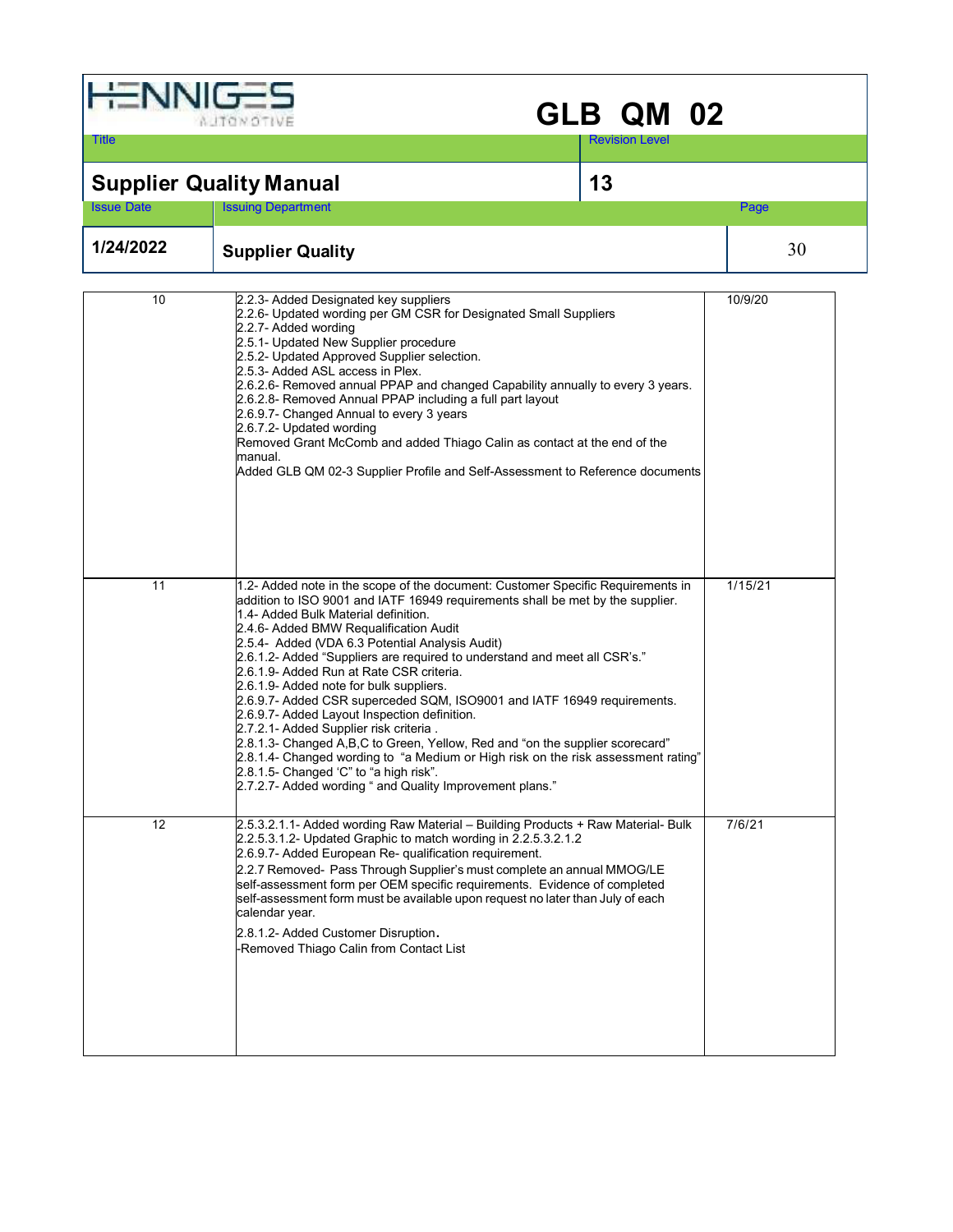| <b>HENNIGES</b><br>GLB QM 02<br>A ITON OTIVE |                                                                                                                                                                                                                                                                                                                                                                                                                                                                                                                                                                                                                                                                                                                                           |                       |         |  |  |
|----------------------------------------------|-------------------------------------------------------------------------------------------------------------------------------------------------------------------------------------------------------------------------------------------------------------------------------------------------------------------------------------------------------------------------------------------------------------------------------------------------------------------------------------------------------------------------------------------------------------------------------------------------------------------------------------------------------------------------------------------------------------------------------------------|-----------------------|---------|--|--|
| <b>Title</b>                                 |                                                                                                                                                                                                                                                                                                                                                                                                                                                                                                                                                                                                                                                                                                                                           | <b>Revision Level</b> |         |  |  |
| <b>Supplier Quality Manual</b>               |                                                                                                                                                                                                                                                                                                                                                                                                                                                                                                                                                                                                                                                                                                                                           | 13                    |         |  |  |
| <b>Issue Date</b>                            | <b>Issuing Department</b>                                                                                                                                                                                                                                                                                                                                                                                                                                                                                                                                                                                                                                                                                                                 |                       | Page    |  |  |
| 1/24/2022                                    | <b>Supplier Quality</b>                                                                                                                                                                                                                                                                                                                                                                                                                                                                                                                                                                                                                                                                                                                   |                       | 31      |  |  |
| 13                                           | 2.5.3.2.1.1- Added wording- Raw Material - WHS/DIST<br>2.5.3.2.1.2- Added Raw Material - WHS/DIST to the graphic.<br>2.8.1.2- Changed Ontime Delivery from 40 points to 35 points to match actual<br>points in Plex. Updated wording in the body of the section.<br>2.8.1.2- Changed wording from NAFTA to USMCA<br>2.8.2.1.1 Added the wording-longer if a plan is in place<br>2.6.7.1- Added wording- Packaging does not allow the mixing of part numbers/ part<br>type or partial shipments without previous Henniges Plant approval.<br>2.8.1.6 – Updated the point totals to match actual Points in Plex.<br>2.8.2- Added "Corrective Action" wording to the section title.<br>2.7.2- Added "Risk And" wording to the section title. |                       | 1/24/22 |  |  |